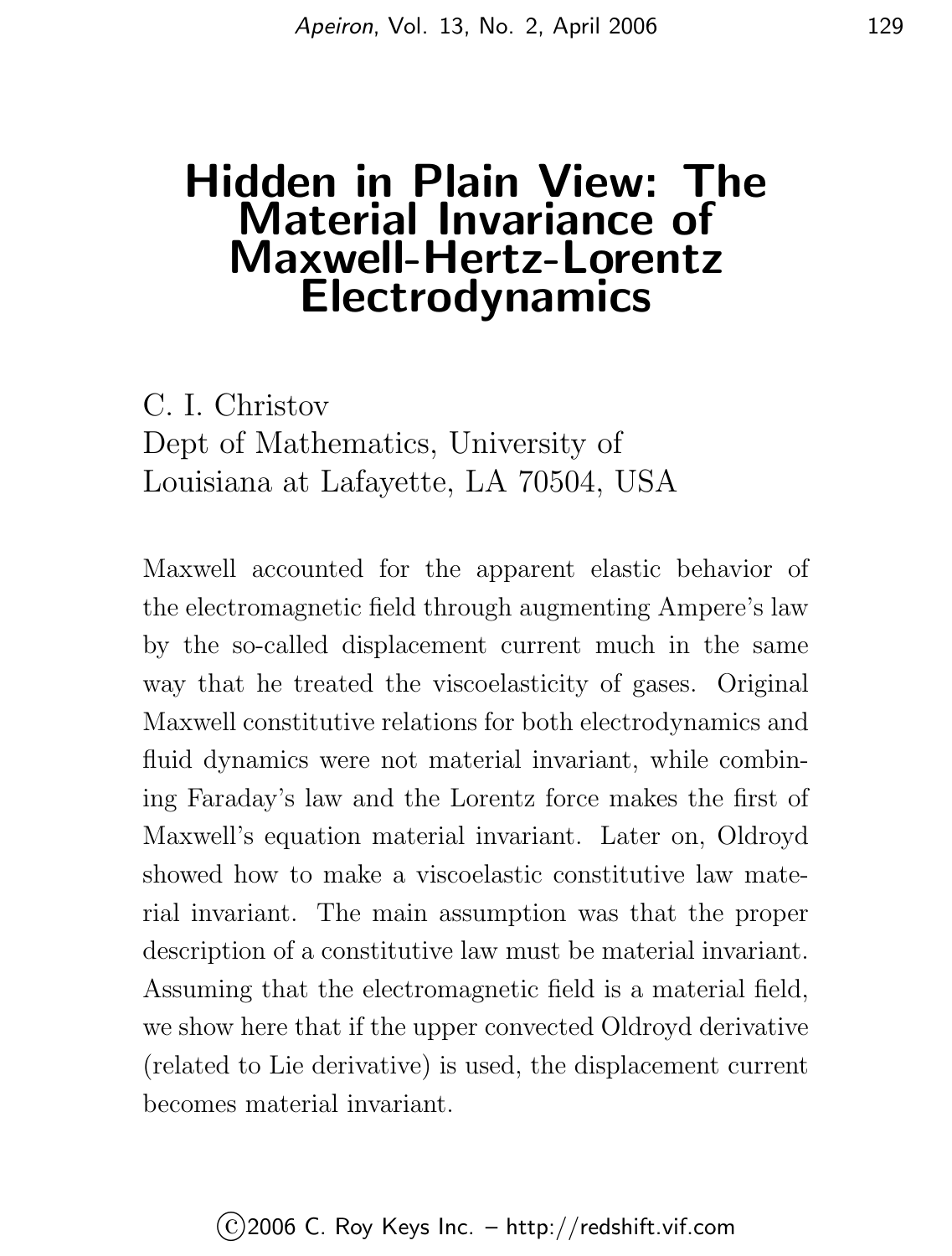The new formulation ensures that the equation for conservation of charge is also material invariant which vindicates the choice of Oldroyd derivative over the standard convective derivative. A material invariant field model is by necessity Galilean invariant. We call the material field (the manifestation of which are the equations of electrodynamics the metacontinuum), in order to distinguish it form the standard material continua.

Keywords: Maxwell's Electrodynamics, Material Invariance, Oldroyd-Lie derivative

### Introduction

"... according to the general theory of relativity space is endowed with physical qualities; in this sense, therefore, there exists an ether. According to the general theory of relativity space without ether is unthinkable; ... ". A. Einstein [1, p.23]

The first attempt to explain the propagation of light as a field phenomenon was by Cauchy circa 1827 (see the account in [2]) who postulated the existence of an elastic continuum, through which light propagates as shear waves. Unfortunately, Cauchy's model of an elastic aether contradicted the natural perception of a particle moving through the field. As a result, it did not receive much attention and development because the notion of an elastic liquid was not available at that time. Subsequently came the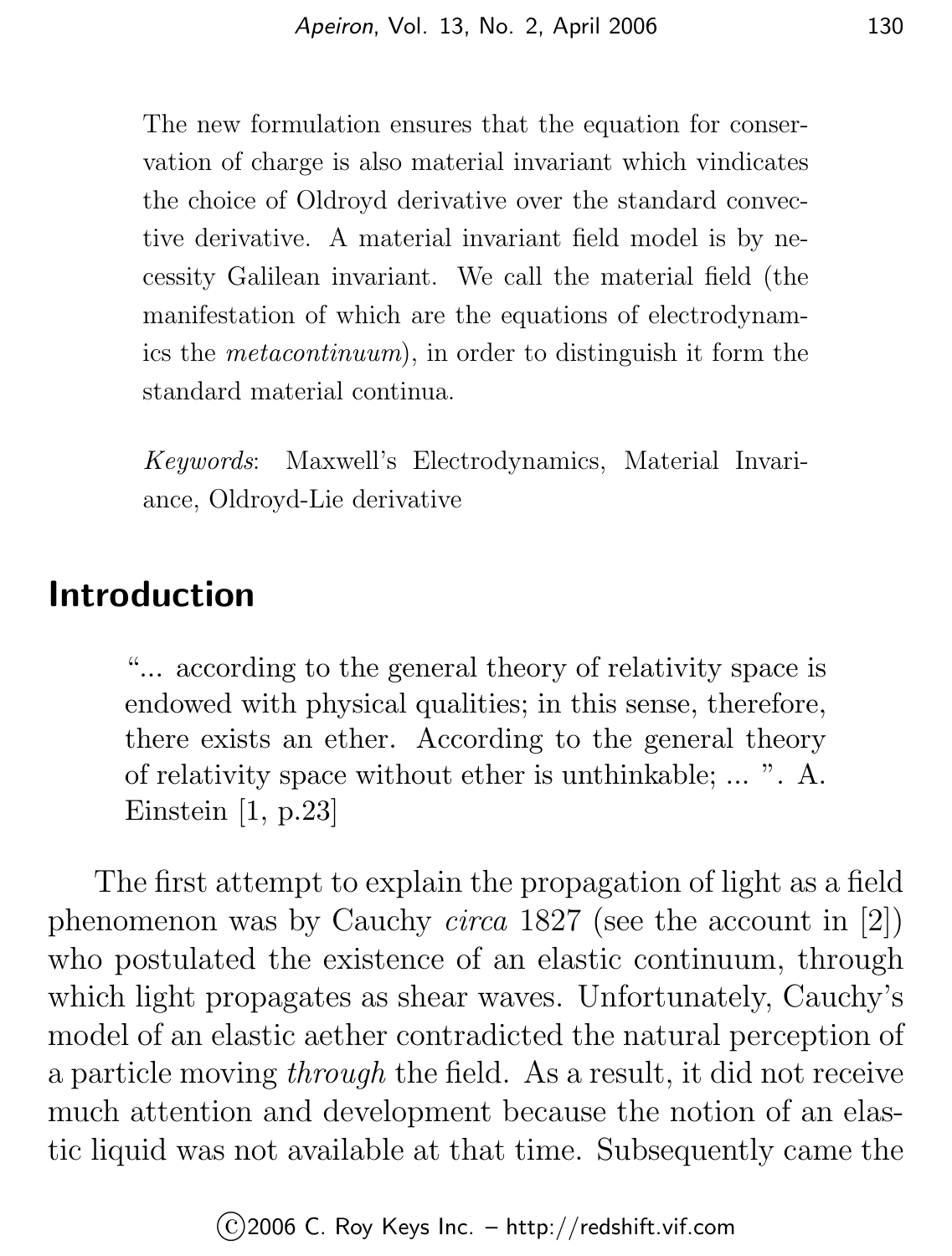contributions of Faraday and Ampere which led to the formulation of the electromagnetic model. The crucial advancement was achieved, however, when Maxwell [3] added the term  $\frac{\partial E}{\partial t}$  in Ampere's law and named it the "displacement current". It was very similar to the nonlocal term in the constitutive relation for gases [4] (see, also [5] for insightful review on viscoelastic models). We observe that the electric field vector is a clear analog of the stress vector in continuum mechanics. One can say that Maxwell enshrined an elastic constitutive relation by adding the displacement current to Ampere's law (more on this analogy can be found in [6, 7]). Indeed, the new term transformed the system of equations established in electrostatics into a hyperbolic system with characteristic speeds of wave propagation similar to the speed of sound in gases. Maxwell identified the characteristic speed with the speed of light and paved the way to understanding electromagnetic wave phenomena.

The advantage of Maxwell's system over the proposal of Cauchy was its intimate relation to the empirically observed laws, such as Faraday's, Ampere's and Biot-Savart's while the approach of Cauchy seemed unrelated to those fundamental observable laws. The most valuable achievement of the new formulation was deemed to be the fact that it allows one to derive the continuity equation for the charge as a corollary (see, e.g., [8], [9, Ch.7]).

The most puzzling aspect of Maxwell's model was its apparent lack of Galilean invariance. This was an indication that the linear form of Maxwell's electrodynamics was somehow divorced from the basic principles of mechanics, and continuum mechanics, in particular. Consequently, the continuity equation for the charge density was not Galilean invariant either, and it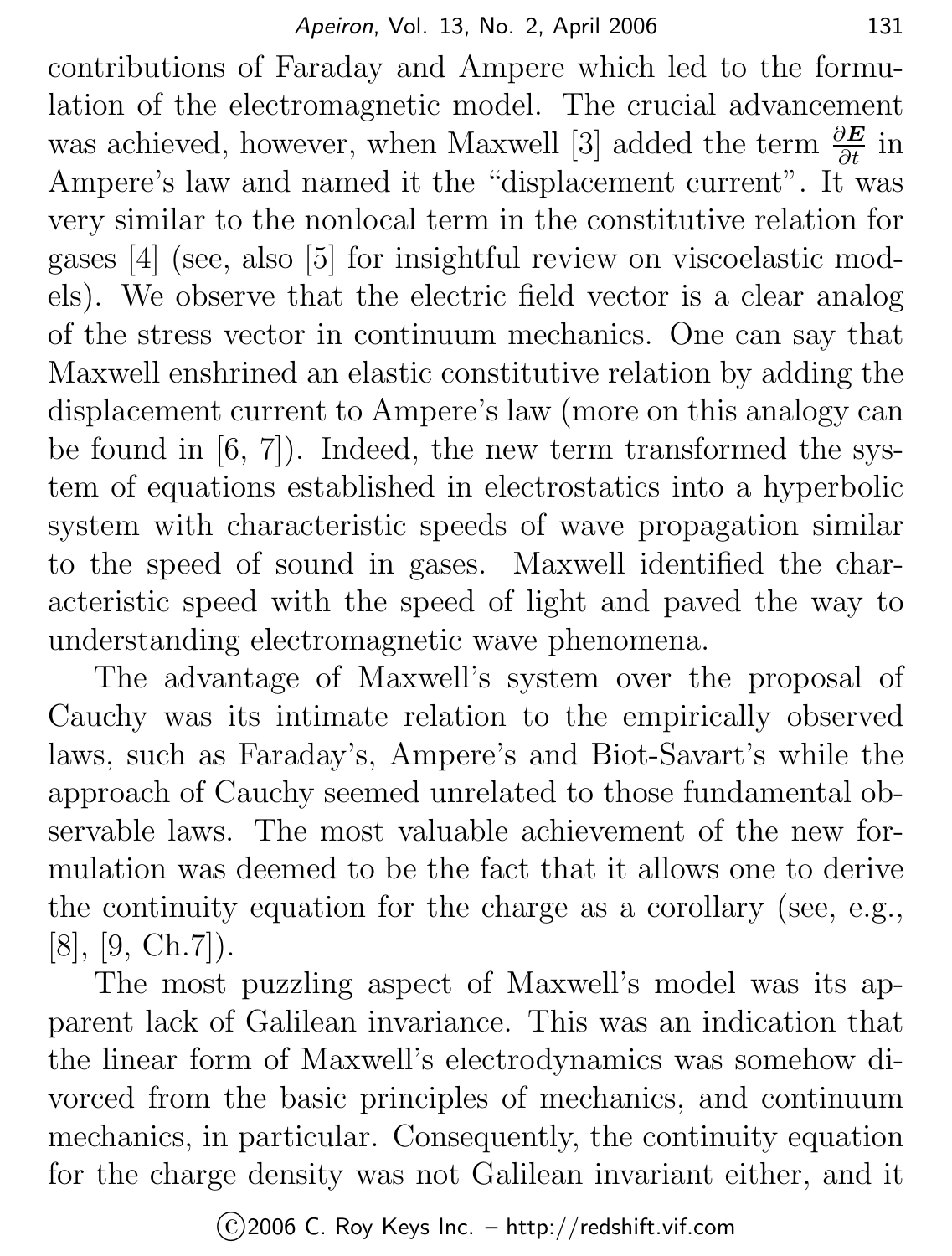is usually augmented by the term  $\rho \mathbf{v}$  (see [8, 9]).

Instead of trying to apply the principles of material invariance, scientific thought took another approach which assumed that Maxwell's equations were untouchable and in order to justify the lack of Galilean invariance of these equations, the electromagnetic field was decreed to be a field that is not a material continuum but something else. As a result, electrodynamics was exempted from the requirement to comply with the Galileo's principle of relativity.

The difficulties in establishing the full Galilean invariance lie in the fact that the constitutive relations proposed by Maxwell are not material invariant neither in theory of gases, nor in electrodynamics. The invariance in fluids was remedied by Oldroyd [10] who enunciated the principle of material invariance of a constitutive law. At the same time, the similar issue in electrodynamics is yet to be resolved. Unfortunately, the solution adopted in the beginning of the Twentieth century was more like wishful thinking rather than scientific approach. Because the Maxwell equations did not look at first sight as material invariant, the electromagnetic field was just exempted from the requirement to behave as a material continuum. Thus, science ended up with a concept of some kind of ghost field which was allowed to be material when harmonic oscillations are considered ("luminiferous aether"), and was deemed non-material when the invariance in a moving frame is at issue. It seems important to derive a material invariant formulation of the second of Maxwell's equations which will make the electromagnetic field a *bona fide* material field with rheology paralleling that of elastic liquids. The present paper is devoted to achieving this purpose.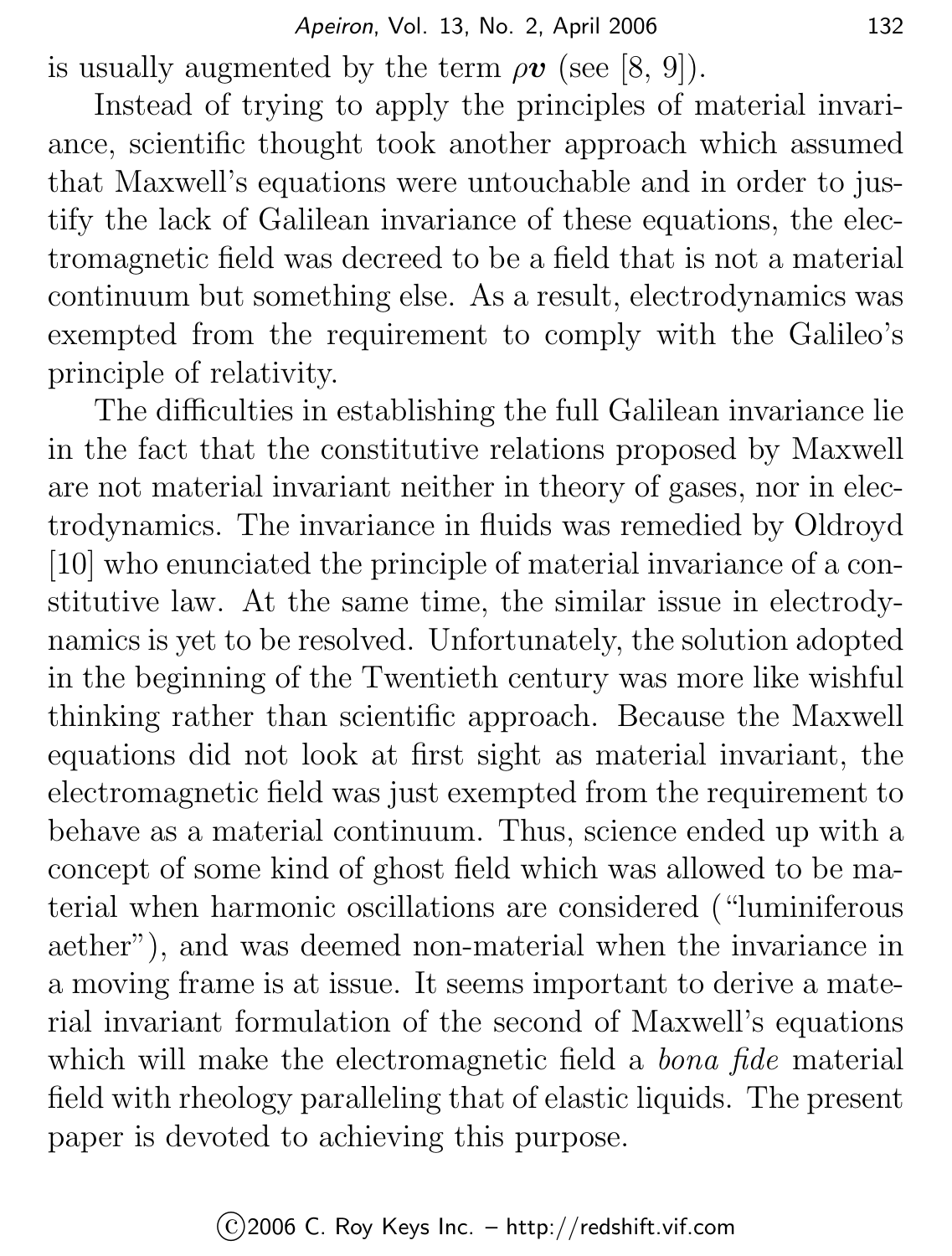# 1. Invariance of Electrodynamics in Moving Frames

The easiest way out of the perceived non-invariance of the electrodynamics was to enshrine a new principle, namely, that electrodynamics is Lorentz invariant, rather than Galilean invariant. It was discovered that some vestiges from the missing convective terms can be restored in the coordinate transformation, provided that time is no longer considered as an absolute parameter. Instead it was stipulated that time in the moving frame (parametrized by  $x' = (x - vt)/\gamma$ ) transforms like  $t' = (t - vx)/\gamma$ , where  $\gamma$  is the Lorentz contraction factor. Such a transformation leaves the form of the linear wave equations for the potentials (Lorenz gauge) unchanged in a moving frame. This brought into view the idea of invariance in space-time (see the account in [11]) which is a different concept than the material invariance in three dimensions.

The Lorentz invariance can be viewed as a "poor man's material invariance" in the sense that the assumption of relativity of time (with mandatory time dilation) is a palliative solution to the problems of Maxwell's system in moving frames: a heuristic approach that can restore some terms of the convective derivatives. It is important to always keep in mind, however, that even though it works as a temporary fix for rigid frames that move translatory, the Lorentz invariance has not been and is impossible to generalize to the case of generally moving deformable frames. In this sense, it can never serve as a reliable substitute to the general principle of material invariance.

Indeed, when trying to work out the notion of Lorentz invariance for the field vectors  $E, B$ , it turned out that additional terms (forces) need to be added in the equations [12, 13]. This is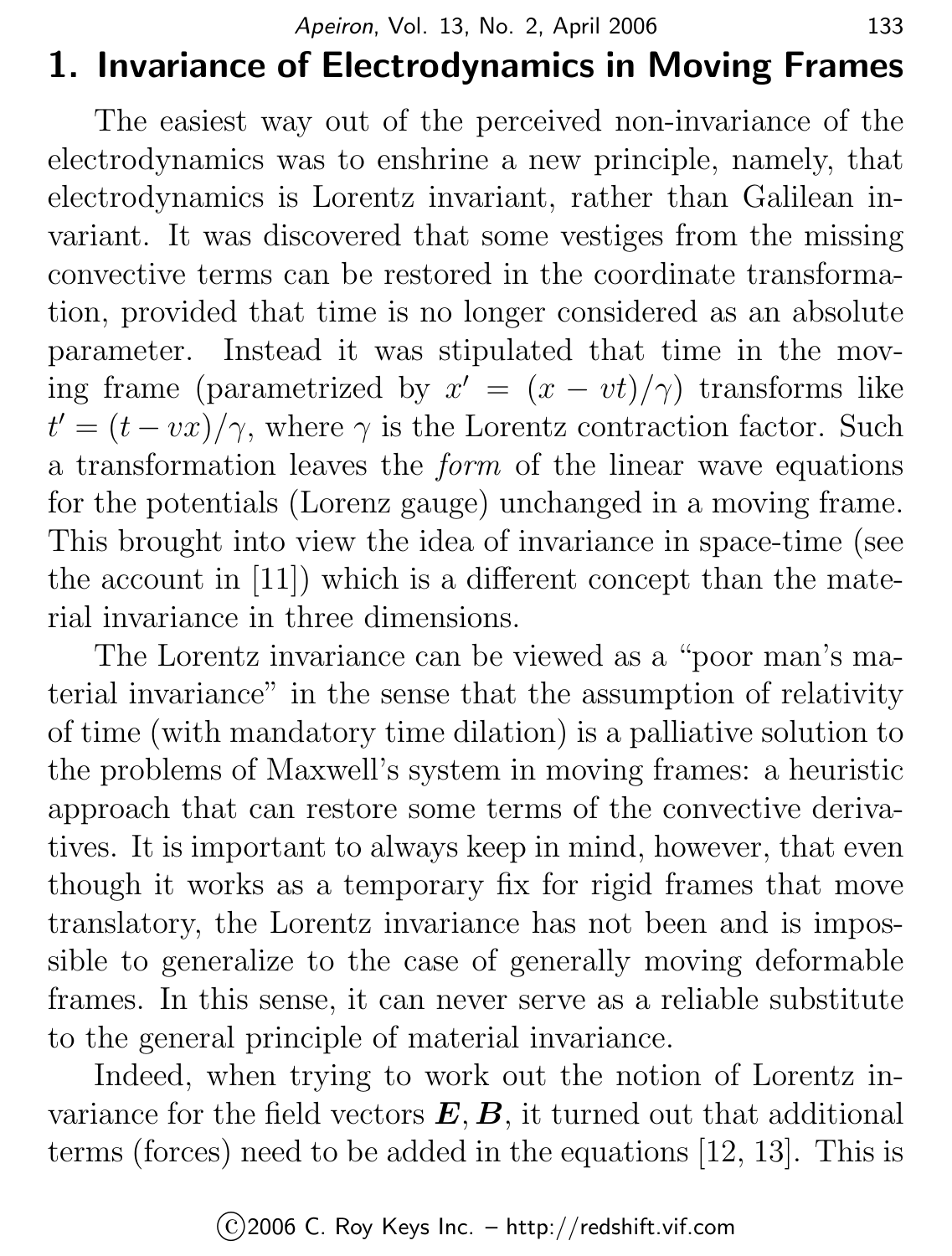nowadays called "Lorentz Covariance", however, as mentioned in [14], the terminology involving "covariance" and/or "invariance" is quite often very loose. In Faraday's law it was the electromotive force that acts upon a moving electrical charge in a magnetic field. Currently, it is called Lorentz force, because it was Lorentz who added it to Faraday's law as an integral part of the latter [18].

The fact that incorporating the Lorentz force in Faraday's law makes the latter material invariant was spotted by many authors (see, e.g., the authoritative monographs [8, pg.212-213],[12, 13]). To see this, we replace the electric field by the sum  $E' =$  $\mathbf{E} + \mathbf{v} \times \mathbf{B}$ , and render Faraday's law as

$$
-\nabla \times \boldsymbol{E}' = \frac{\partial \boldsymbol{B}}{\partial t} + \nabla \times (\boldsymbol{v} \times \boldsymbol{B}) = \frac{\partial \boldsymbol{B}}{\partial t} + \boldsymbol{v} \cdot \nabla \boldsymbol{B}, \qquad (1)
$$

because  $\nabla \cdot \mathbf{B} = 0$ . Consequently, the prime is omitted without fear of confusion. Then, it is clear that in Eq. (1) we have exactly the convective derivative of  $\bf{B}$ . A similar situation one faces in Maxwell-Cattaneo model of waves in heat conduction. The importance of material derivatives for that problem is discussed in [19].

Now, if Maxwell-Ampere equation is to be valid in a moving frame, then  $B' = B - c^{-2}v \times E$  has to replace the magnetic field [12, 13]. However, as pointed out in [20], one cannot have both additions simultaneously and the authors of [20] went on to derive different Galilean limits (see also the recent work [21]). We note here that in order to be consistent, however, the current has to be simultaneously augmented in the same equation by the convected part of the current, i.e.  $\mathbf{j}' = \mathbf{j} + \rho \mathbf{v} = \mathbf{j}' + \epsilon_0 (\nabla \cdot \mathbf{E}) \mathbf{v}$ .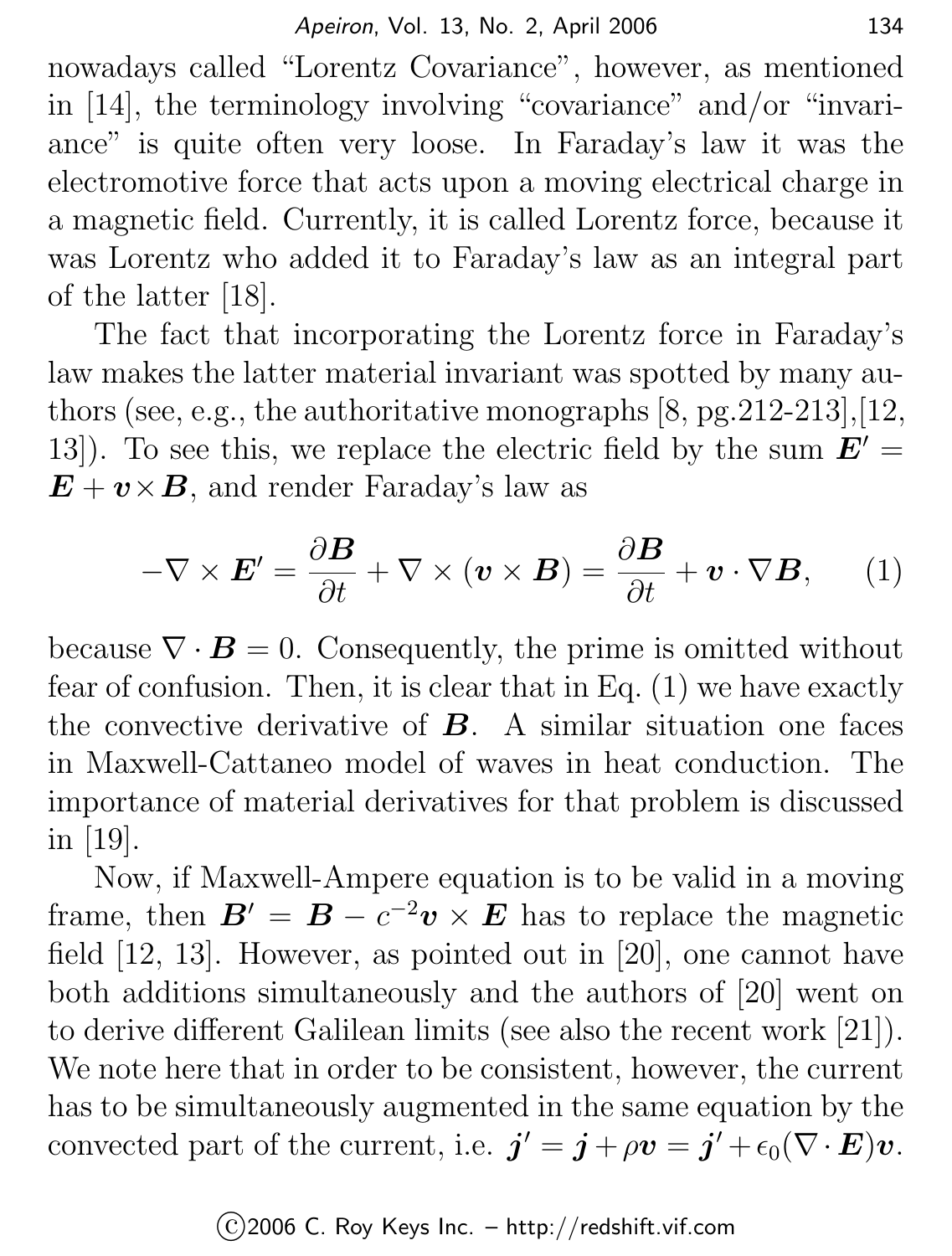Then

$$
c^2 \nabla \times \boldsymbol{B}' - \frac{\boldsymbol{j}'}{\epsilon_0} = \frac{\partial \boldsymbol{E}}{\partial t} + \nabla \times \boldsymbol{E} + \boldsymbol{v}(\nabla \cdot \boldsymbol{E}) = \frac{\partial \boldsymbol{E}}{\partial t} + \boldsymbol{v} \cdot \nabla \boldsymbol{E}. \tag{2}
$$

The fact that terms added to the different Maxwell equations are different and, in fact mutually exclusive, speaks volumes about the insufficiency of the palliative solution called "Lorentz Covariance". As no surprise to any student of continuum mechanics, we found that the proper acknowledgment of all relevant terms in a moving frame, yields to the standard convective derivatives. Thus, after a full cycle through artificial devices as non-absolute time, the need of convective derivatives is affirmed.

Replacing the partial time derivatives in Maxwell's equations by convective time derivatives, was done at end of the Nineteenth century by Hertz, who regarded his formulation as an explanation of electromagnetic phenomena inside material bodies (see [15, Ch.14]). The fact that the Maxwell-Hertz equations are Galilean invariant (and in fact, material invariant) is usually overlooked in the literature. Apparently, this point was originally raised in [16], as reported in [17], where the case for Galilean invariance is forcefully argued.

The Hertz equations, Eqs. (1), (2), are still not the desired set of equations because one cannot derive from them an invariant equation for the conservation of charge. The way out of this situation is to exploit the above stated analogy between the second of Maxwell's equations and a constitutive law. The simplest constitutive laws, such as Hooke's law in elasticity, and the Navier–Stokes law for viscous liquids, establish pointwise connections between the stress tensor, and the tensor of strains, or rate of strains. Such constitutive laws are local and the ma-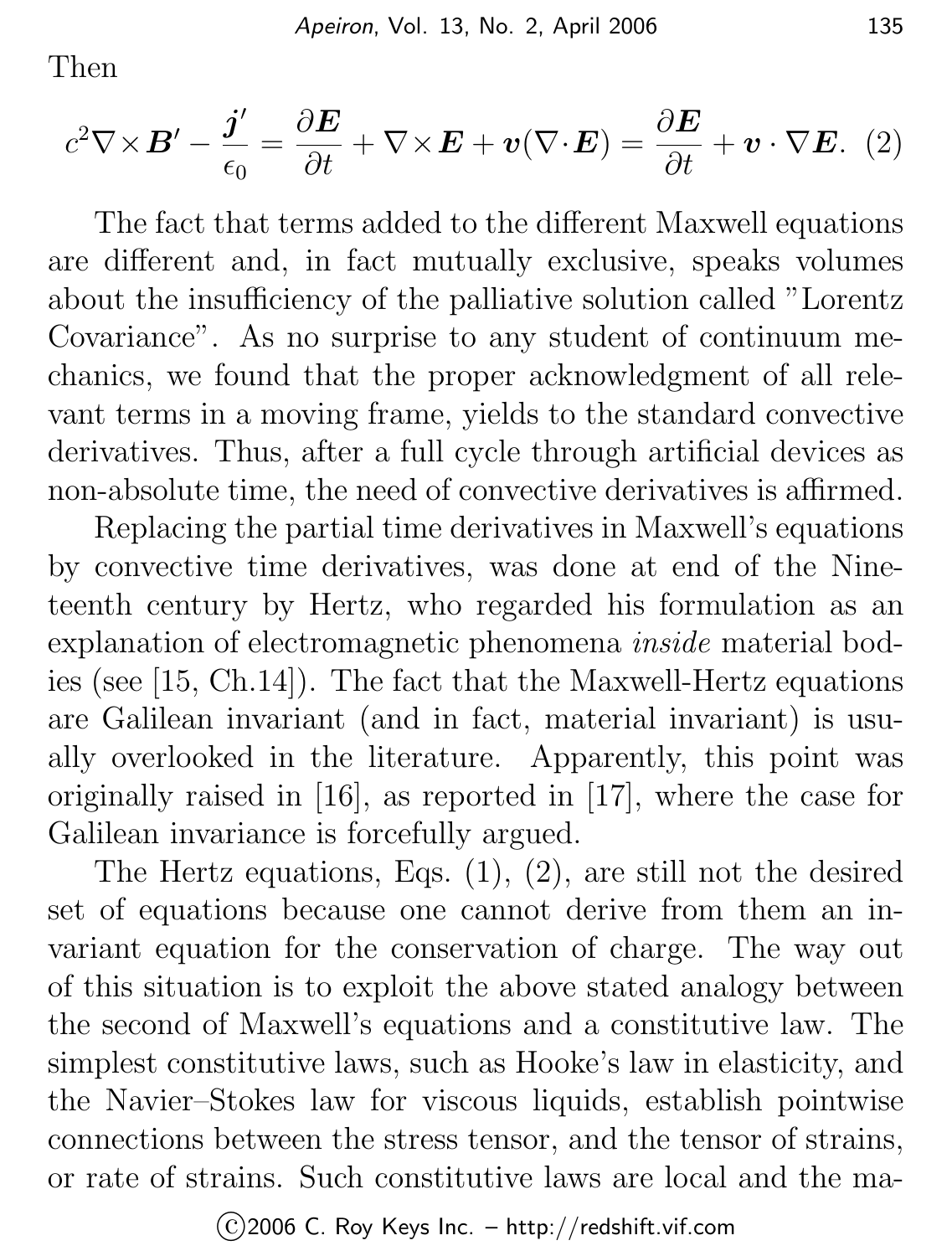terial invariance is trivially established by the transformation rule. It is quite different a situation when a constitutive law involves time derivatives (relaxation of stresses or retardation of strains). It is beyond doubt that a partial time derivative is insufficient. It is interesting to note that employing a mere convective derivative works perfectly for momentum equations, but is not enough to make a constitutive law material invariant  $(see [10]).$ 

### 2. Invariant Time Derivative of a Vector Density

Directional and other invariant derivatives of tensors are investigated in numerous mathematical and physical works but in order to make the paper self-contained and to clarify the physical meaning, we present here the pertinent derivations and highlight the concept of material invariance.

Consider a 3D space and a fixed system of coordinates,  $\{x^i\}$ , in it. The fixed coordinate system can be assumed to be Cartesian without loosing the generality. Together with the fixed coordinate system, consider a generally curvilinear moving coordinate system,  $\{\bar{x}^i\}$ , that is embedded in the material continuum occupying the geometrical space in the sense that coordinate lines of the moving system consist always of the same material particles. Then the transformation  $x^j = f^j(\bar{x}^i; t)$  presents the law of motion of a material particle, parameterized by the coordinate  $\bar{x}^i$ . Assume that at time t, the two coordinate systems coincide. Then at time  $t + \Delta t$ , the law of motion gives the infinitesimal transformation  $x^j = \bar{x}^j + v^j \Delta t$ , which can be resolved for the material coordinates:

$$
\bar{x}^i = x^i - v^i(x^j) \Delta t,\tag{3}
$$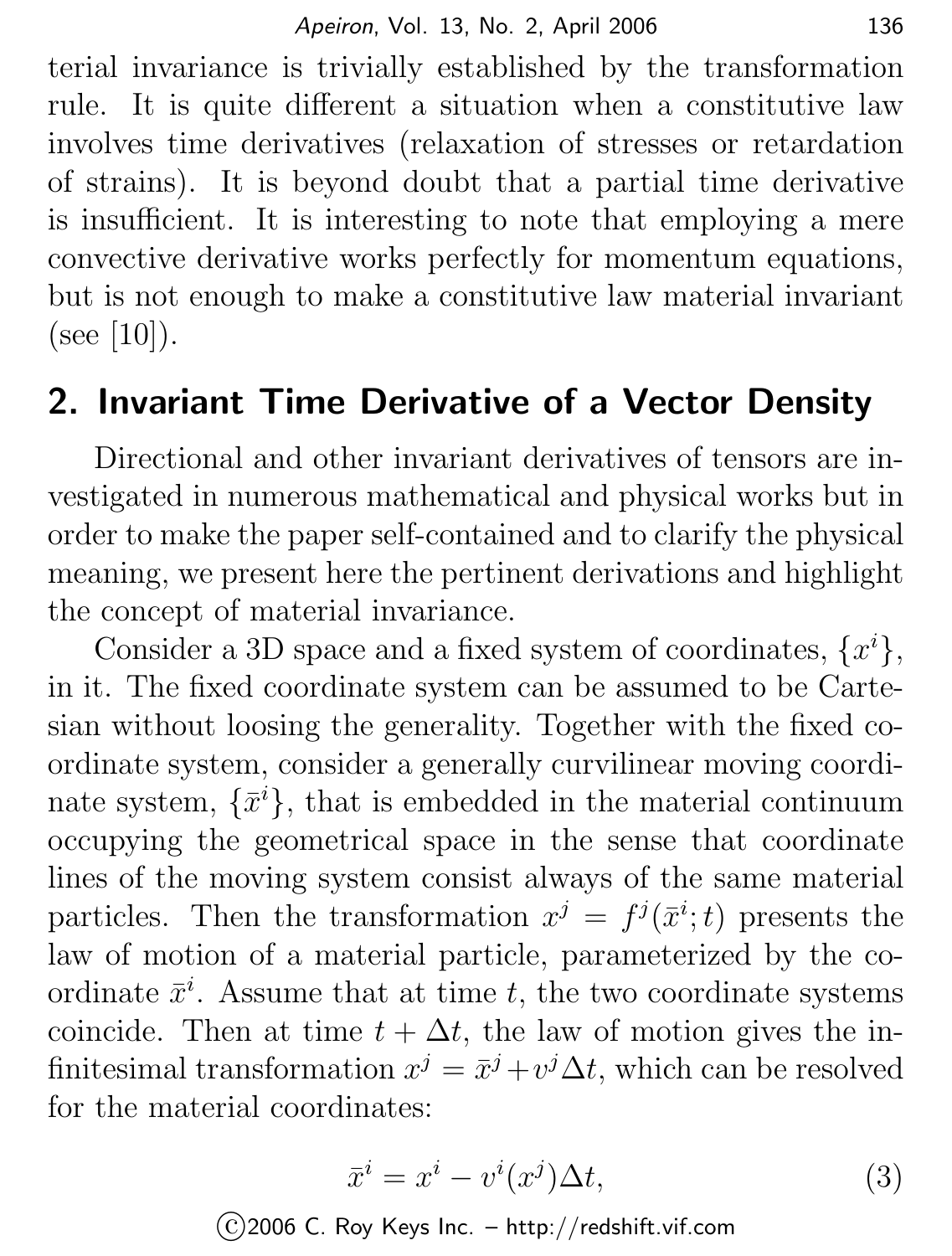where  $v^i$  is the contravariant velocity vector.

$$
\frac{\partial \bar{x}^i}{\partial x^j} = \delta^i_j - \Delta t \frac{\partial v^i}{\partial x^j} + o(\Delta t), \quad \frac{\partial x^j}{\partial \bar{x}^i} = \delta^j_i + \Delta t \frac{\partial v^j}{\partial x^i} + o(\Delta t),
$$

Let  $\boldsymbol{A}$  represent some mechanical quantity, e.g. stress vector, electric field, temperature flux, etc. For all these mechanical characteristics, the actual observable is the following integral (see, e.g. [25])

$$
\int_D \mathbf{A} \mathrm{d}^3 \boldsymbol{x} = \int_{\bar{D}} \mathbf{A} \mathrm{d}\bar{\boldsymbol{x}},\tag{4}
$$

where  $D$  is the region occupied by the material parcel in the initial moment t, and  $\overline{D}$  is the region occupied by the same material points in the moment  $t + dt$  (the deformed parcel).

The principle of material invariance requires that this integral be invariant under coordinate transformation, which means that the vector  $\boldsymbol{A}$  is a tensor density (or what is called "relative" tensor"). In component form, the integral in the left-hand side can be rewritten as

$$
\int_D \mathfrak{A}^k \mathrm{d}x^1 \mathrm{d}x^2 \mathrm{d}x^3 \equiv \int_{\bar{D}} \frac{\partial \bar{x}^k}{\partial x^j} J \mathfrak{A}^j \mathrm{d} \bar{x}^1 \mathrm{d} \bar{x}^2 \mathrm{d} \bar{x}^3,
$$

where  $J$  is the Jacobian of the coordinate transformation,

$$
J = \left| \frac{\partial x^{i}}{\partial \bar{x}^{j}} \right| = 1 + \Delta t \frac{\partial \bar{v}^{i}}{\partial x^{i}} + o(\Delta t), \qquad (5)
$$

and  $\mathfrak{A}^k$  are the contravariant components of  $A$ . Being reminded that  $D$  is an arbitrary region, one finds the transformation rule for a vector density in contravariant components

$$
\bar{\mathfrak{A}}^k = J \frac{\partial \bar{x}^k}{\partial x^l} \mathfrak{A}^l,\tag{6}
$$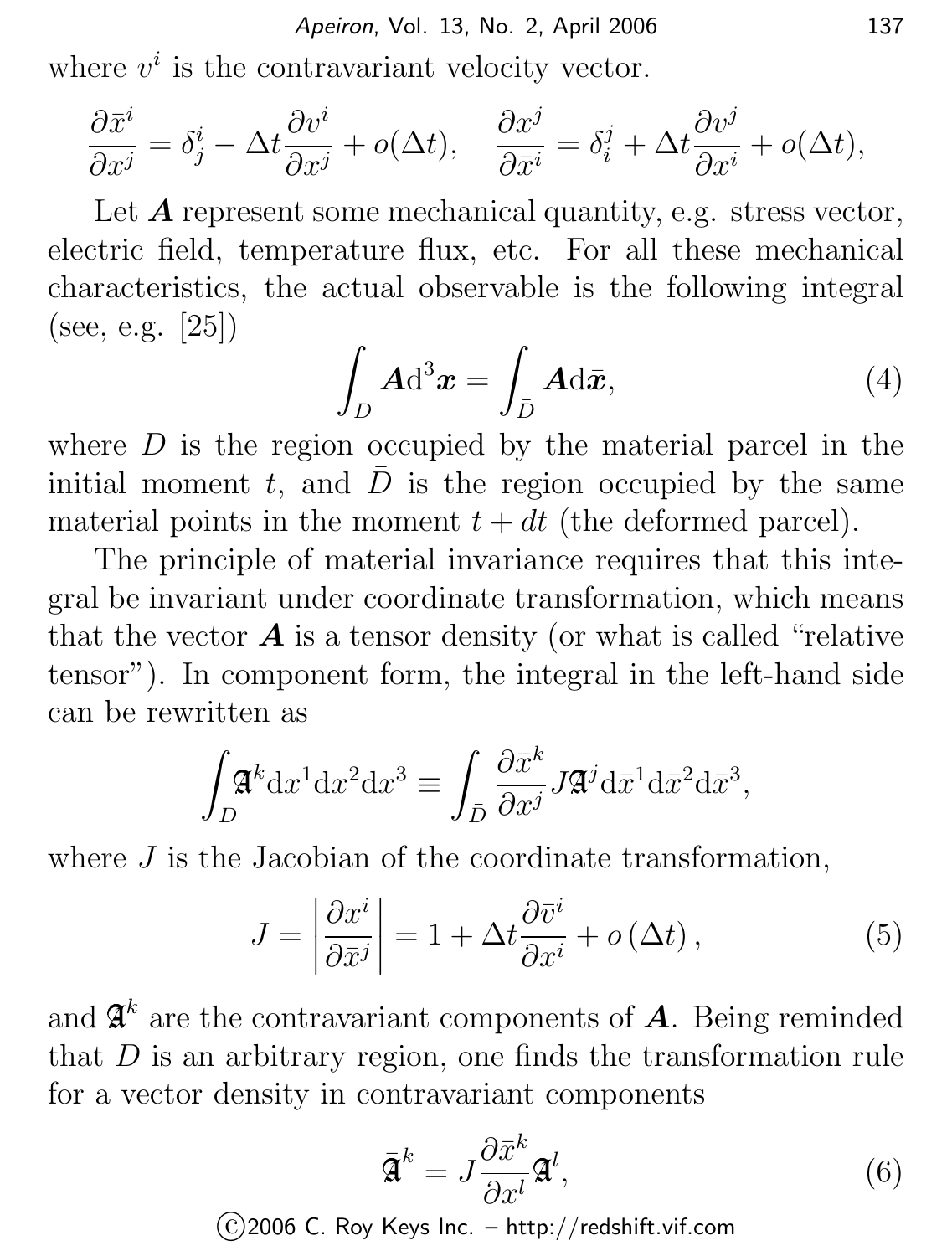where a summation is understood if an index appears once as a superscript and once as a subscript.

Material invariance (see [10]) requires that in constitutive laws, the total time variance of a tensor density,

$$
\frac{\mathrm{d} \mathfrak{A}^j}{\mathrm{d} t} = \lim_{\Delta t \to 0} \frac{\bar{\mathfrak{A}}^j(\bar{x}^k; t + \Delta t) - \mathfrak{A}^j(x^k; t)}{\Delta t},
$$

is used. Taylor series with Eq. (3) acknowledged, yields

$$
\overline{\mathfrak{A}}^{j}(\overline{x}^{k}; t + \Delta t) = \overline{\mathfrak{A}}^{j}(x^{k}; t) + \Delta t \left[ \frac{\partial \overline{\mathfrak{A}}^{j}}{\partial t} + v^{l} \frac{\partial \overline{\mathfrak{A}}^{j}}{\partial \overline{x}^{l}} \right] + o(\Delta t)
$$
\n
$$
= \overline{\mathfrak{A}}^{j}(x^{k}; t) + \Delta t \left[ \frac{\partial \mathfrak{A}^{j}}{\partial t} + v^{l} \frac{\partial \mathfrak{A}^{j}}{\partial x^{l}} \right] + o(\Delta t),
$$

where the fact is also acknowledged that at the moment  $t$ , vectors  $\vec{A}$  and  $\vec{A}$  and their gradients coincide.

Now, the contravariant components  $\mathfrak{A}^k$  transform according to the rule from Eq. (6), which gives

$$
\overline{\mathfrak{A}}^{j}(x^{k};t) = \left(1 + \frac{\partial v^{i}}{\partial x^{i}} \Delta t\right) \left(\mathfrak{A}^{j}(x^{k}) - \frac{\partial v^{k}}{\partial x^{m}} \mathfrak{A}^{m}(x^{k}) \Delta t\right) \tag{7}
$$
\n
$$
= \mathfrak{A}^{j}(x^{k}) + \frac{\partial v^{i}}{\partial x^{i}} \mathfrak{A}^{j}(x^{k}) \Delta t - \frac{\partial v^{k}}{\partial x^{m}} \mathfrak{A}^{m}(x^{k}) \Delta t + o(\Delta t).
$$

After making use of Eq.(5) and neglecting the higher order terms in  $(\Delta t)$ , Eq. (7) yields

$$
\frac{\partial \mathbf{\mathbf{A}}^j}{\partial t} \stackrel{\text{def}}{=} \lim_{\Delta t \to \infty} \frac{\overline{\mathbf{\mathbf{A}}}^j(x^k) - \mathbf{\mathbf{A}}^j(x^k)}{\Delta t} = \frac{\partial \mathbf{\mathbf{A}}^j}{\partial t} + \mathcal{L}_v \mathbf{\mathbf{A}}^j
$$
\n
$$
= \frac{\partial \mathbf{\mathbf{A}}^j}{\partial t} + v^k \frac{\partial \mathbf{\mathbf{A}}^j}{\partial x^k} - \frac{\partial v^j}{\partial x^m} \mathbf{\mathbf{A}}^m + \frac{\partial v^i}{\partial x^i} \mathbf{\mathbf{A}}^j \tag{8}
$$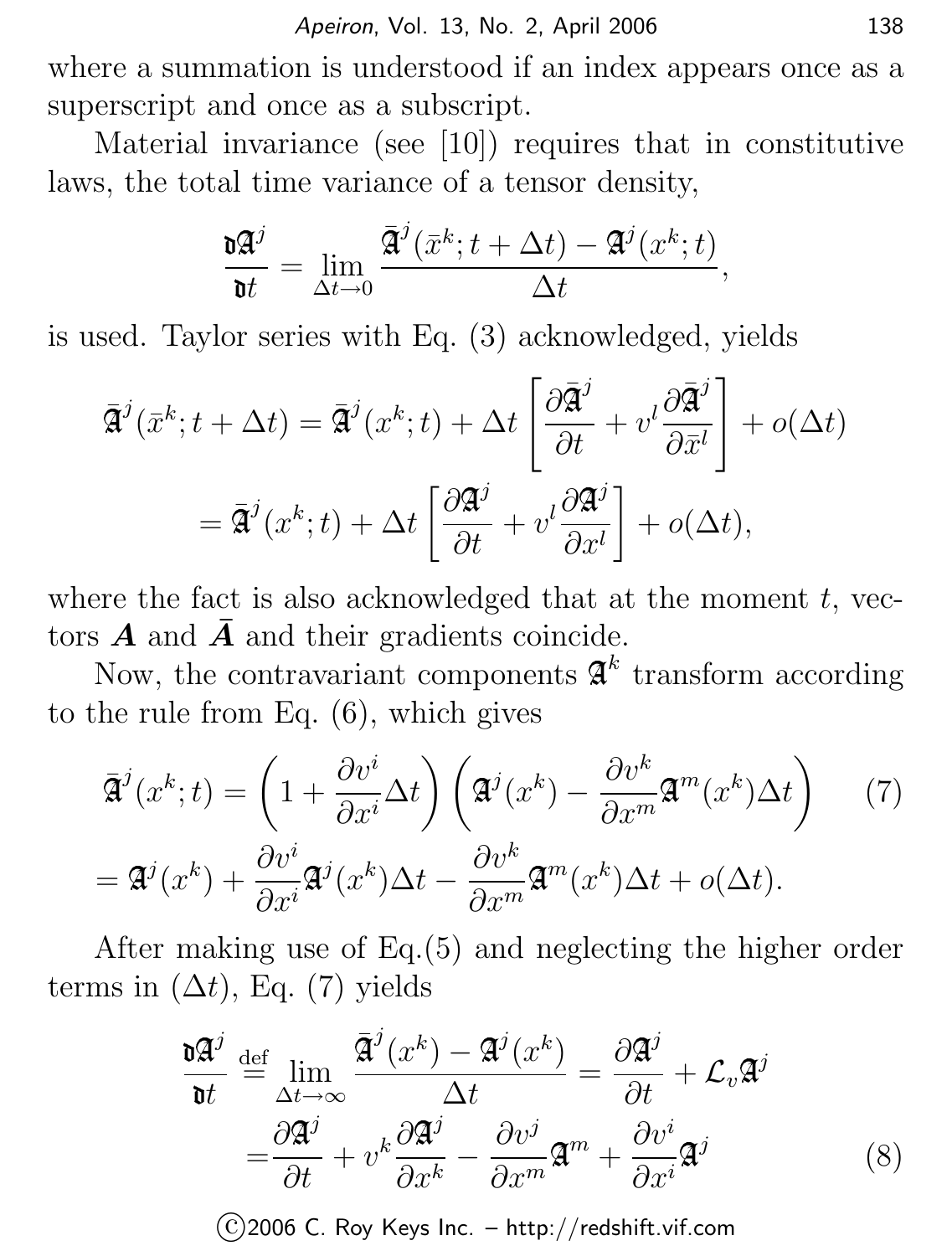where  $\mathcal{L}_v$  is the Lie derivative along the vector field  $v^i$  (see [26] for a mixed tensor density of arbitrary rank). The first term in the invariant derivative (the partial time derivative) accounts for the changes of the components as functions of time, and the second term (the Lie derivative) represents the changes due to the fact that the coordinate system and the associated basis are also changing with time (being "convected" with the velocity field). In abstract vector notations valid in any coordinate system, the upper convected derivative of a vector density has the form

$$
\frac{\mathbf{d}\mathbf{A}}{\mathbf{d}t} = \frac{\partial \mathbf{A}}{\partial t} + \mathbf{v} \cdot \nabla \mathbf{A} - \mathbf{A} \cdot \nabla \mathbf{v} + (\nabla \cdot \mathbf{v}) \mathbf{A}.
$$
 (9)

For a pointed exposition of different issues connected with invariant derivatives, we refer the reader to the recent article [27] and the literature cited therein. What Oldroyd did, actually amounted to taking the directional derivative of a contravariant tensor density along the contravariant velocity vector of the material point at which the constitutive relation was written, which is a generalization of the advective part of the usual material derivative.

Following the established terminology [28], we can call Eq. (9) "the upper convected" material derivative of vector  $\boldsymbol{A}$ . Note that if  $\boldsymbol{A}$  was not a tensor density, but an absolute tensor, then the last term in Eq.  $(9)$  would be absent (see, also [27]). As shown in [10], there is a difference in the material derivatives of a contravariant and a covariant tensor, and the choice was left open to additional mechanical considerations. In fact, this is a much deeper question, and goes beyond the scope of the present letter. The issues connected with the choice between the upper convected and lower convected derivative are still debated in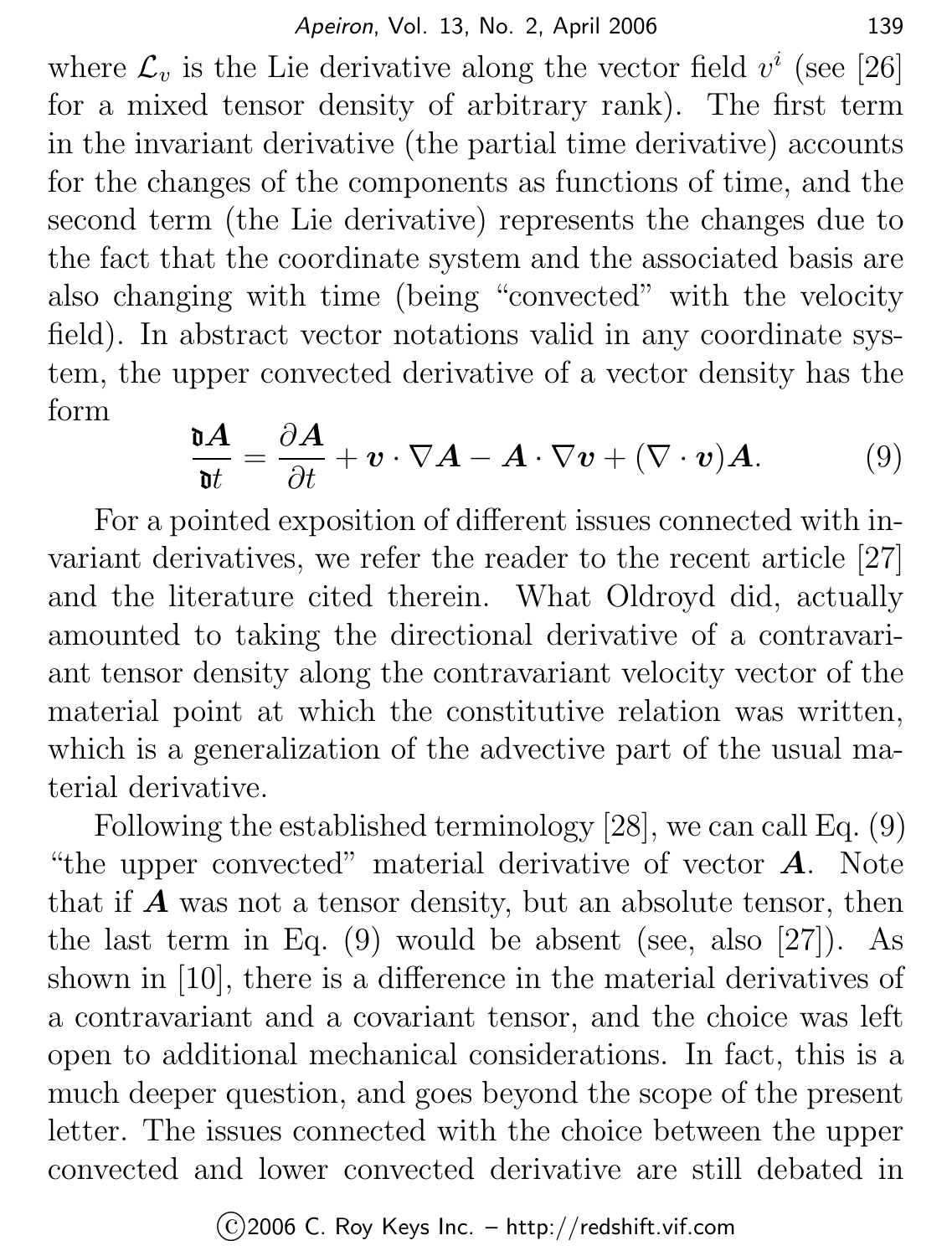the literature and the verdict seems to be that the choice has to be decided by the particular application. The upper convected Oldroyd derivative appears to be relevant in most of the cases. This means that the contravariant stress tensor must be used in the constitutive relationships. We refer the reader to [28] for details.

For the purpose of present work, it suffices to adopt the argument from [25], namely, that the electric field behaves as a contravariant tensor density. Whether the covariant formulation should be preferred over the contravariant one, must be decided after comparing the different formulations with the known properties of the electromagnetic field. As shown later in this work, the upper convected formulation fits precisely within the model, explaining the continuity equation for the charge in a moving frame while it can be demonstrated that the lower convected derivative cannot accomplish this result.

# 3. Material Invariant Maxwell-Lorentz Electrodynamics

In compressible fluid mechanics, if one neglects the convective part of the acceleration (accounting for the material invariance) one gets a similarly linearized system for the propagation of acoustic waves that is not Galilean invariant. Leaving intact the advective terms shows that the original system is Galilean invariant and that the speed of sound does not depend on the velocity of the moving frame. The constancy of the characteristic speed (light or sound alike) means that there is a medium independent of the emitter and receivers of the waves and once emitted, the phase speed of waves cannot be changed. The only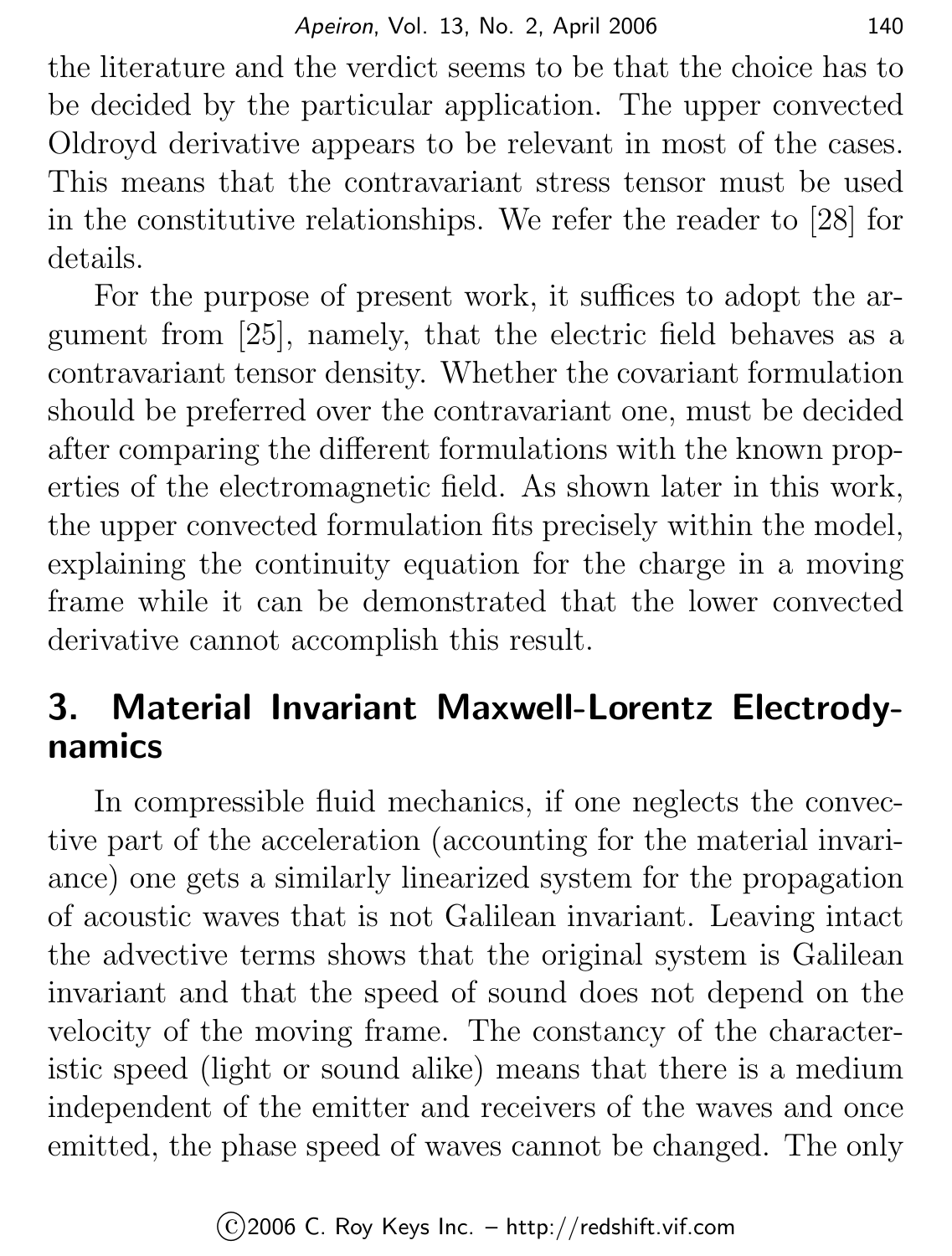thing that can be changed is the frequency because the next infinitesimally close moment of time the emitter (and/or receiver) change their positions with respect to the absolute medium.

Guided by this analogy, we find that the way to naturally formulate an electrodynamics that is invariant under the change to another laboratory frame, is to replace the partial time derivative of Maxwell's displacement current with the material invariant time derivative. We propose that the Maxwell-Ampere law be formulated as follows:

$$
\mu_0 \epsilon_0 \frac{\partial E}{\partial t} = \nabla \times \boldsymbol{B} - \mu_0 \boldsymbol{j}.
$$
 (10)

Note that we use standard nomenclature to denote  $\boldsymbol{D} = \epsilon_0 \boldsymbol{E}$ and  $\boldsymbol{H} = \frac{1}{\mu}$  $\frac{1}{\mu_0}$ **B** (in the absence of internal magnetic moments in the field) which is the natural assumption en vacuo. Respectively,  $\boldsymbol{E}$  is the electric field, and  $\boldsymbol{B}$  is the magnetic induction. The speed of light is then given by  $c = (\epsilon_0 \mu_0)^{-\frac{1}{2}}$ .

Finally, the material invariant formulation of the equations of electrodynamics reads,

$$
\frac{\partial \boldsymbol{B}}{\partial t} + \boldsymbol{v} \cdot \nabla \boldsymbol{B} = -\nabla \times \boldsymbol{E}, \qquad (11)
$$

$$
\frac{\partial \boldsymbol{E}}{\partial t} + \boldsymbol{v} \cdot \nabla \boldsymbol{E} - \boldsymbol{E} \cdot \nabla \boldsymbol{v} + (\nabla \cdot \boldsymbol{v}) \boldsymbol{E} = c^2 \nabla \times \boldsymbol{B} - \frac{\boldsymbol{j}}{\epsilon_0}.
$$
 (12)

$$
\nabla \cdot \boldsymbol{B} = 0. \tag{13}
$$

Note, that in Eq. (11), the invariance is ensured by the usual material derivative, while Eq. (12) involves the Oldroyd upper convected derivative. A similar situation is observed in viscoelastic fluids, where the momentum equations involve the usual material derivative, while the rheology is based on the upper convected derivative.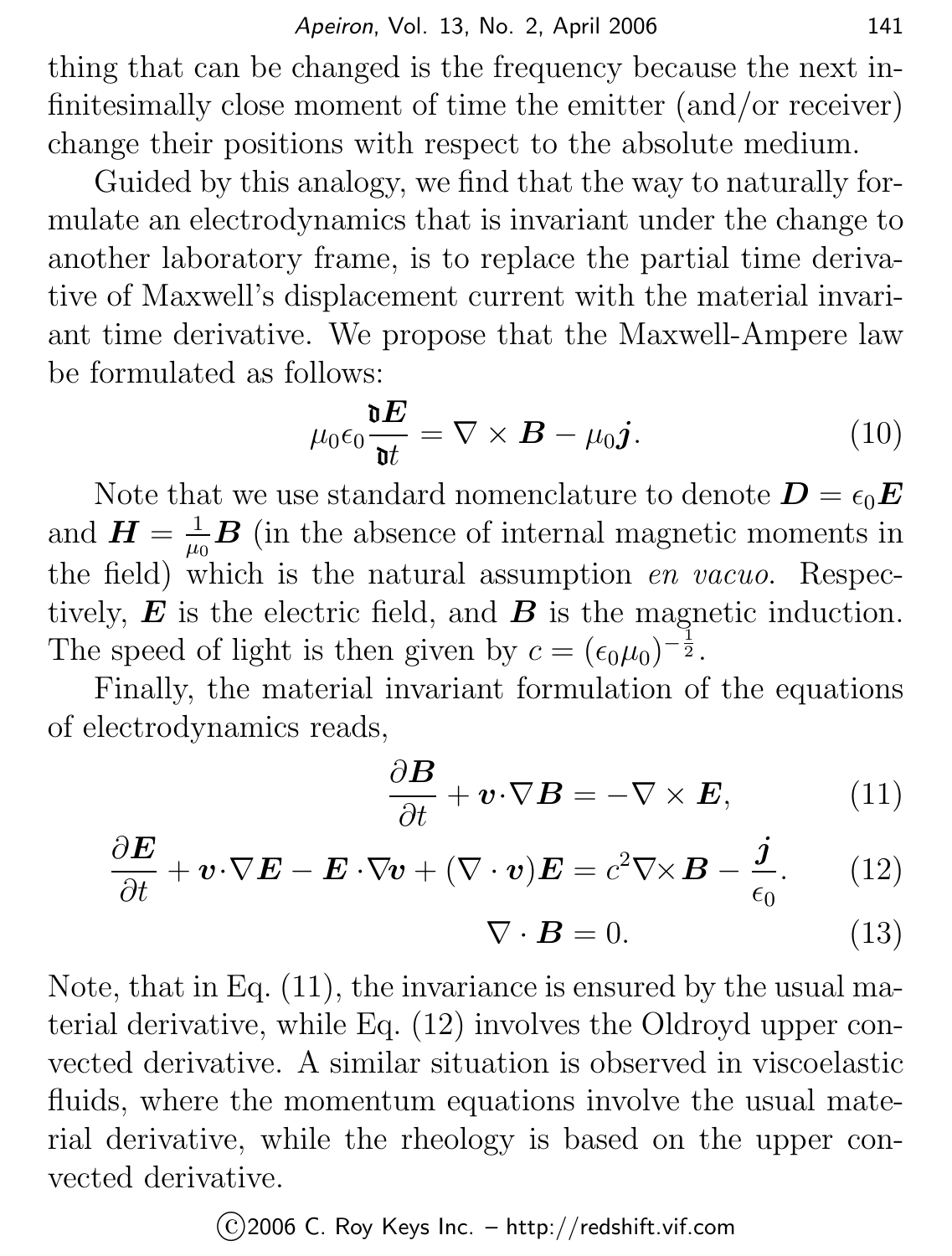The formulation proposed here is also instrumental in deriving a material invariant continuity equation for the charge. To see this we take the divergence of Eq. (12), and after the cancellation of similar terms (not possible in the case of the lower convected derivative), we get

$$
\nabla \cdot \left[ \boldsymbol{E}_t + \boldsymbol{v} \cdot \nabla \boldsymbol{E} - \boldsymbol{E} \cdot \nabla \boldsymbol{v} + (\nabla \cdot \boldsymbol{v}) \boldsymbol{E} \right]
$$
  
\n
$$
= (\nabla \cdot \boldsymbol{E})_t + \boldsymbol{v} \cdot \nabla (\nabla \cdot \boldsymbol{E}) + \nabla \boldsymbol{v} \cdot \nabla \boldsymbol{E} - \nabla \boldsymbol{E} \cdot \nabla \boldsymbol{v}
$$
  
\n
$$
- \boldsymbol{E} \cdot (\nabla \cdot \boldsymbol{v}) + \boldsymbol{E} \cdot (\nabla \cdot \boldsymbol{v}) + (\nabla \cdot \boldsymbol{v}) (\nabla \cdot \boldsymbol{E})
$$
  
\n
$$
= (\nabla \cdot \boldsymbol{E})_t + \boldsymbol{v} \cdot \nabla (\nabla \cdot \boldsymbol{E}) + (\nabla \cdot \boldsymbol{v}) (\nabla \cdot \boldsymbol{E})
$$
  
\n
$$
= (\nabla \cdot \boldsymbol{E})_t + \nabla \cdot [(\nabla \cdot \boldsymbol{E}) (\nabla \cdot \boldsymbol{v})] = \epsilon_0^{-1} [\rho_t + \nabla \cdot (\rho \boldsymbol{v})],
$$

where the last equality is obtained after the expression for charge density,  $\rho = \epsilon_0 \nabla \cdot \mathbf{E}$ , is substituted. Consequently, this gives the following equation for the charge density

$$
\frac{\partial \rho}{\partial t} + \nabla \cdot (\mathbf{j} + \rho \mathbf{v}) = 0, \tag{14}
$$

which is the accepted form of the continuity equation in a moving (laboratory) frame [9, 8]. While a naive approach to material invariance would have been to take just the usual material derivative, in doing so one would not obtain the proper equation of conservation of charge. Taking the full fledged invariant derivative is the *only* way to make the full system of electrodynamics material invariant.

It is clear that without the last term in Eq. (14), one cannot explain any electromagnetic phenomena in a moving frame. The main difference here is that we do not arbitrarily add the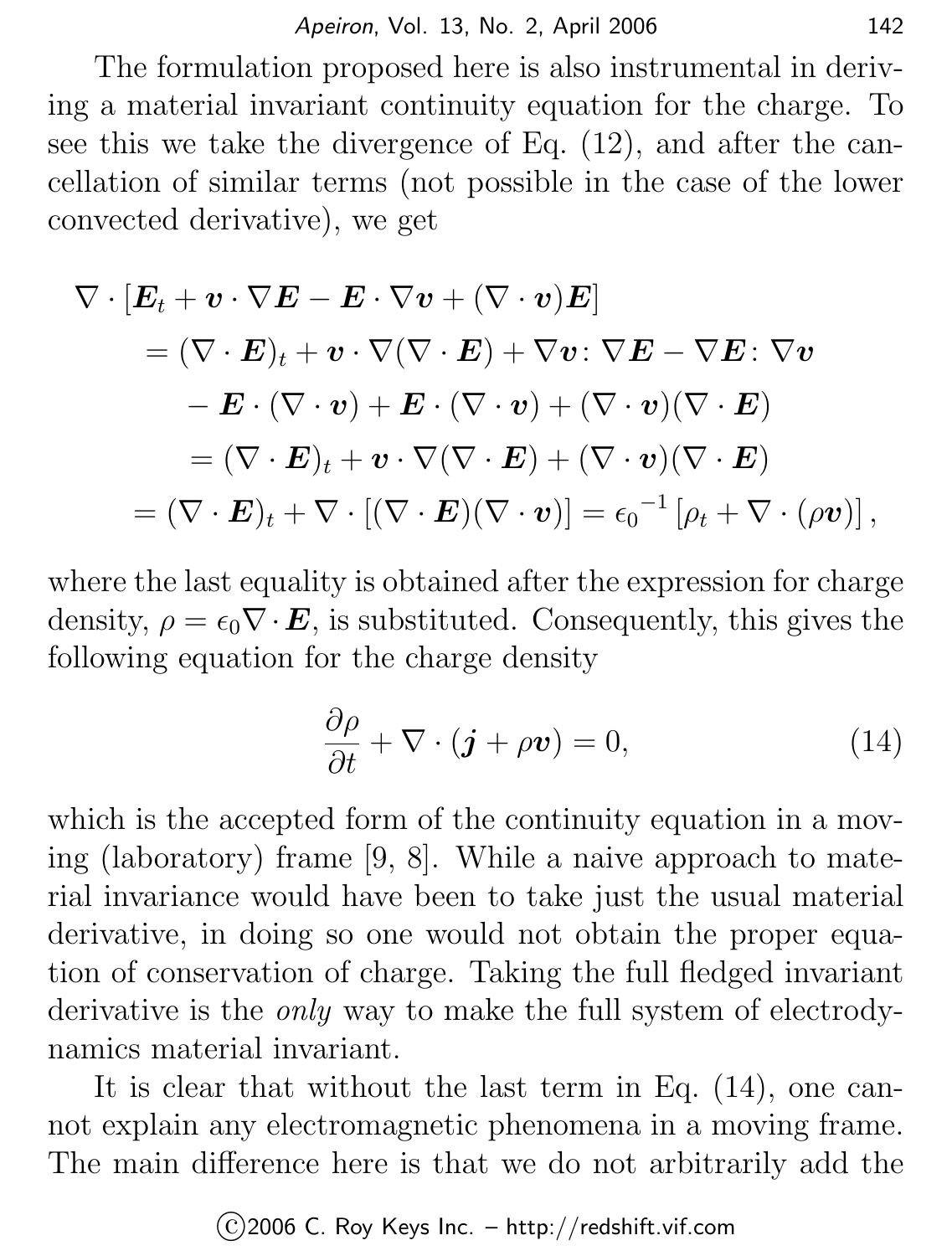convective term. Rather, it appears as an integral part of the model, just in the same way as the Lorentz force does.

In closing this section we mention that Eqs.  $(11)$ ,  $(12)$ ,  $(14)$ are all Galilean invariant in the sense that when changing to a frame moving with a constant velocity,  $V$ , the form of the equations remains unchanged. Indeed, in a moving frame one can introduce the new variables  $\hat{x} = x - Vt$ ,  $\hat{v} = v - V$ ,  $\hat{j} = v$  $\hat{\boldsymbol{j}}+\rho\boldsymbol{V}$ , and if  $\widehat{\nabla}$  is the nabla vector, and  $\hat{\boldsymbol{E}}$  and  $\hat{\boldsymbol{B}}$  are the electric field and magnetic induction in the new coordinates, then the governing system has exactly the same form as Eqs. (11), (12),  $(14)$ , namely

$$
\frac{\partial \hat{B}}{\partial t} + \hat{v} \cdot \hat{\nabla} \hat{B} = \hat{\nabla} \times \hat{E},
$$

$$
\frac{\partial \hat{E}}{\partial t} + \hat{v} \cdot \hat{\nabla} \hat{E} - \hat{E} \cdot \hat{\nabla} \hat{v} + (\hat{\nabla} \cdot \hat{v}) \hat{E} = c^2 \hat{\nabla} \times \hat{B} - \frac{\hat{j}}{\epsilon_0} \qquad (15)
$$

$$
\frac{\partial \rho}{\partial t} + \hat{\nabla} \cdot (\hat{j} + \rho \hat{v}) = 0.
$$

One of the consequences of Galilean invariance is that the speed of propagation of small disturbances (speed of light) will be the same in any inertial frame. Hence, there is no need to impose the absolutivity of the speed of light as an additional postulate. As well known from fluid mechanics, the characteristic speed of small disturbances (e.g., sound) is an absolute property of the medium and does not change in a moving frame. Consequently, the material invariant electrodynamics formulated here resembles the modern formulation of Maxwell's theory of elastic liquids.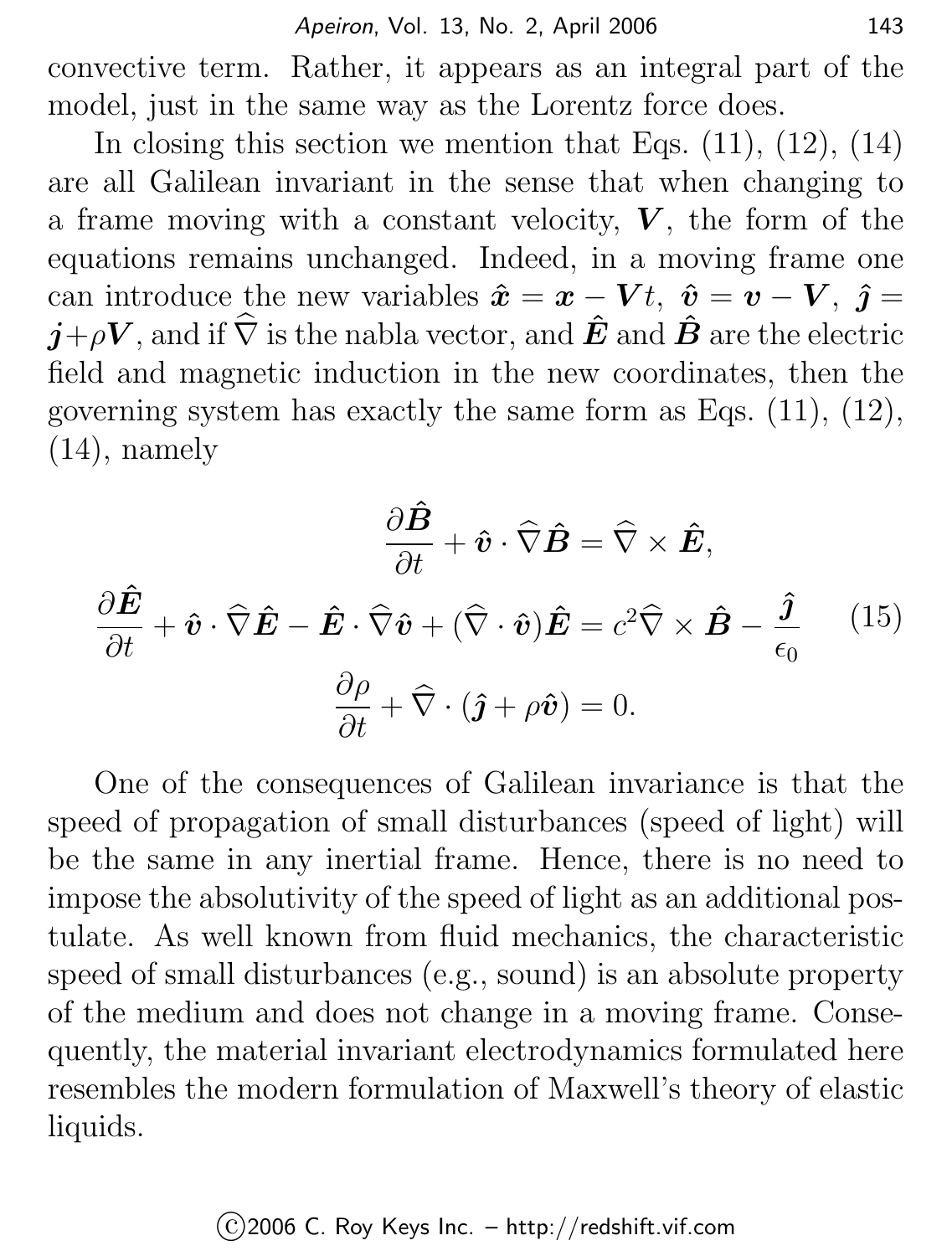# 4. Observable Manifestations of Absolute Continuum

### 4.1. Material Invariance and Doppler Effect

The fact that the electrodynamics can be material invariant does not necessarily contradict the principle of relativity. In fact the material invariance upholds the principle of relativity as stated by Galileo, namely that the laws of nature will be perceived in the same way (i.e., described by the same equations) by the observers in two different inertial moving frames. This is exactly what reveals the juxtaposition of the system Eqs.  $(11)$ ,  $(12)$ ,  $(13)$  and the system Eqs.  $(15)$ . Unfortunately, in the last hundred years, relativity and "Lorentz invariance of electrodynamics" became synonymous which is clearly wrong. Lorentz contraction is something very real and physical, while an abstract principle that electrodynamics must be Lorentz invariant is hardly justifiable. Yet, for many practical proposes, the predictions of what is called now "theory of relativity" will still be applicable, especially where just the mere space contraction is the important effect. However, there will be many disagreements, of course, especially when accelerating charges are considered. The first principal disagreement to pop up is the Doppler effect. In a material invariant electrodynamics, the only Doppler effect is the classic one. There is no place for the concept of relativistic Doppler effect (whatever it might mean), because the absolutivity of the speed of light is an inherent feature of the model, hence, no need for "relativistic addition" of velocities when considering the propagation of waves. The scale factors for the relativistic,  $R_d$ , and classic,  $C_d$ , Doppler effects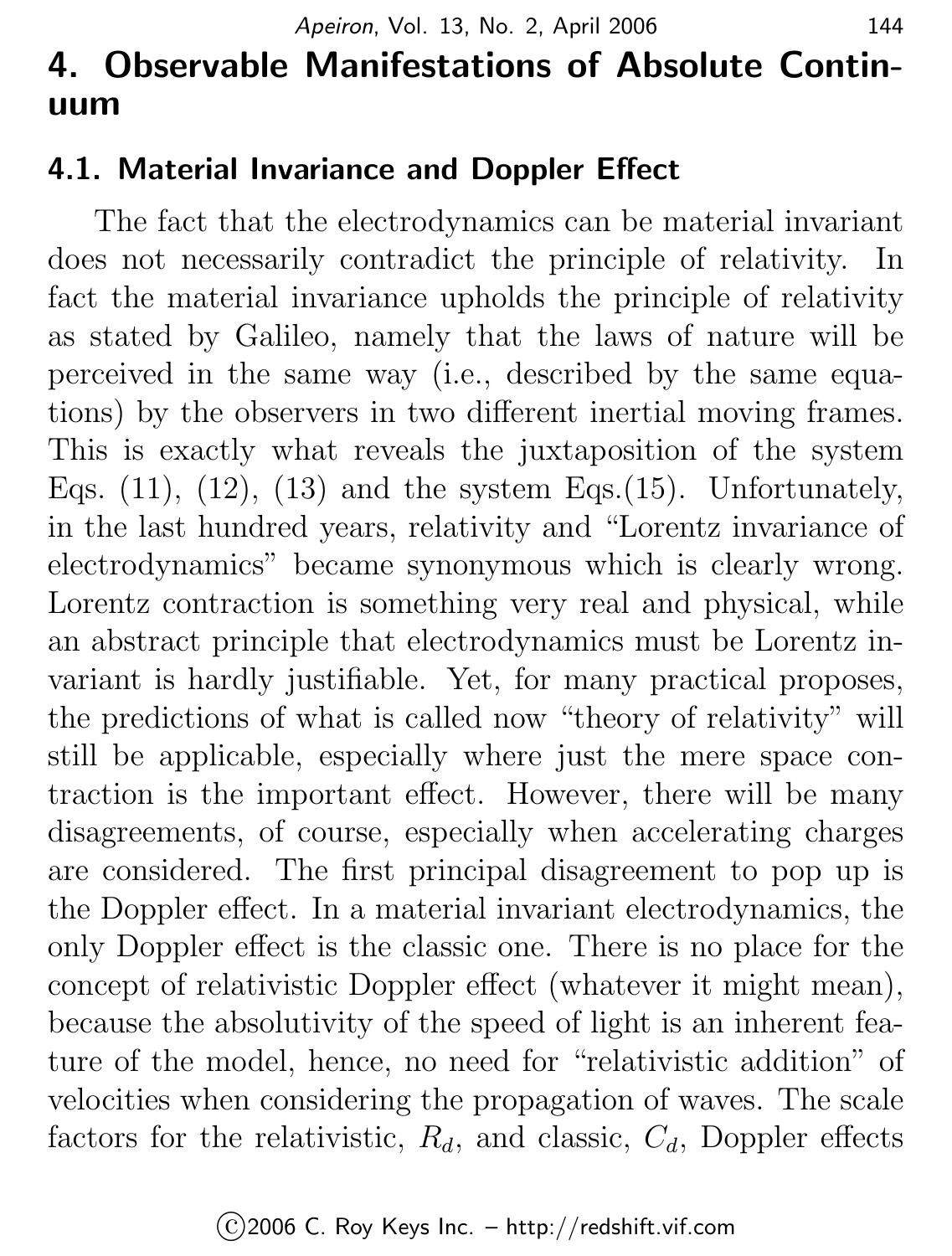can be written as [29]

$$
R_d = \sqrt{\frac{1 + v/c}{1 - v/c}}, \ \ C_d = \sqrt{1 - v^2/c^2}, \ \ \rightarrow \ \ R_d = C_d + O(v^2/c^2).
$$

What kind of Doppler effect (classic or relativistic) is present in Nature can be easily found experimentally using interplanetary spaceships because their velocity can be inferred by the rate of change of their spatial position, while, on the other hand, the Doppler shift is independently measured. If the formula for the relativistic Doppler effect is wrong, then discrepancies between the two kind of measurements of the speed of a craft must arise that are of order of  $v^2/c^2$ . The superb measurements performed by Pioneer 10 and 11 space probes can be used to this end. There is an apparent blue shift of the Doppler data if compared with the velocity as computed from the trajectory. The magnitude of the blue shift is of order of  $10^{-8} = O(v^2/c^2)$  where v is the relative velocity of the craft with respect to Earth (see [30] and the works cited therein). This discrepancy is believed now to have been caused by some kind of unexpected acceleration. The latter is called "anomalous" because no cause can be identified for it coming into being. In our opinion, it is premature to implicate an acceleration or any other physical effect for the discrepancy. First, the results have to be reexamined using the classic Doppler formula instead of the relativistic one as used in the mentioned works. In fact, this idea was voiced out in [31] who actually computed the difference of predictions based on relativistic and classical Doppler effects and showed that this disagreement is numerically very close to the alleged "anomaly". The detailed investigation of this matter is not possible without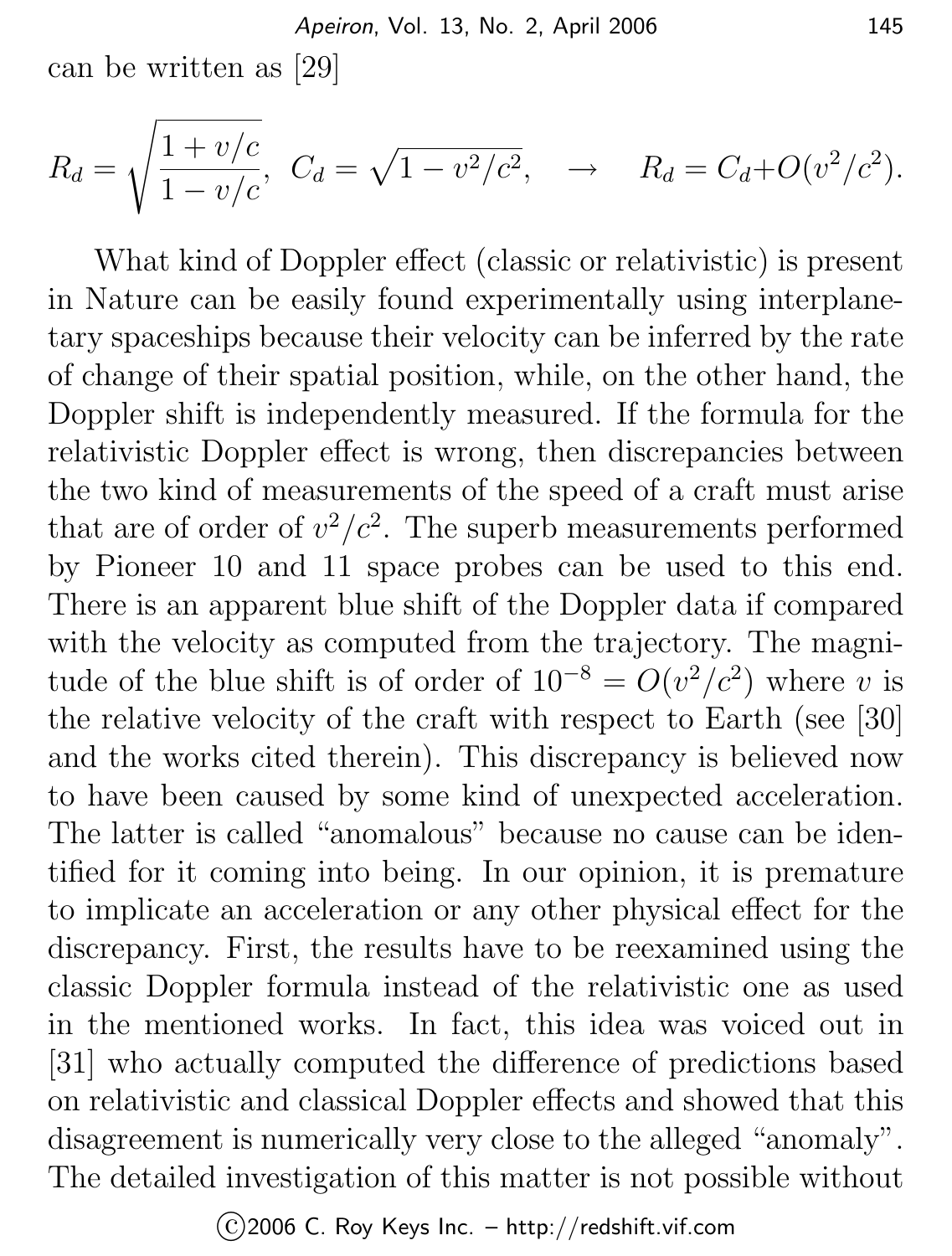having the raw data and for this reason it is not done in the present paper. Yet, the fact that the order of magnitude is so close to the difference between the two Doppler formulas should be given the proper consideration by the people who are in possession of the raw data.

### 4.2. Wave Equation of Electrodynamics

Another important consequence of considering the electrodynamics as the manifestation of a material metacontinuum is that the validity of Ohm's law can be extended en vacuo. Just as stresses can cause strain in a liquid, the electric field can cause an intrinsic kind of current in the material points of metacontinuum. Ohm's law can be assumed to be valid en vacuo, namely

$$
\mathbf{j} = \sigma \epsilon_0 \mathbf{E},\tag{16}
$$

where  $\sigma$  is understood as properly scaled conductivity of the medium. Substituting this expression in Eq. (12) gives

$$
c^2 \nabla \times \mathbf{B} = \frac{\partial \mathbf{E}}{\partial t} + \mathbf{v} \nabla \mathbf{E} - \mathbf{E} \cdot \nabla \mathbf{v} + (\nabla \cdot \mathbf{v}) \mathbf{E} + \sigma \mathbf{E} \approx \frac{\partial \mathbf{E}}{\partial t} + \sigma \mathbf{E}, \tag{17}
$$

where the nonlinear terms are neglected in the last term. Here is to be mentioned that it is since long time accepted that Ohm's law, Eq. (16) should be valid *en vacuo* too, see, e.g. the authoritative monograph [32]. In the framework of the present paper, this conjecture finds its natural explanation, and now the Maxwell electrodynamics becomes fully analogous to Maxwell's theory of viscoelastic gases with  $\sigma$  assuming the meaning of viscosity coefficient. In other words, Eq. (17) is the constitutive law for a viscoelastic fluid, if the electric fields is considered as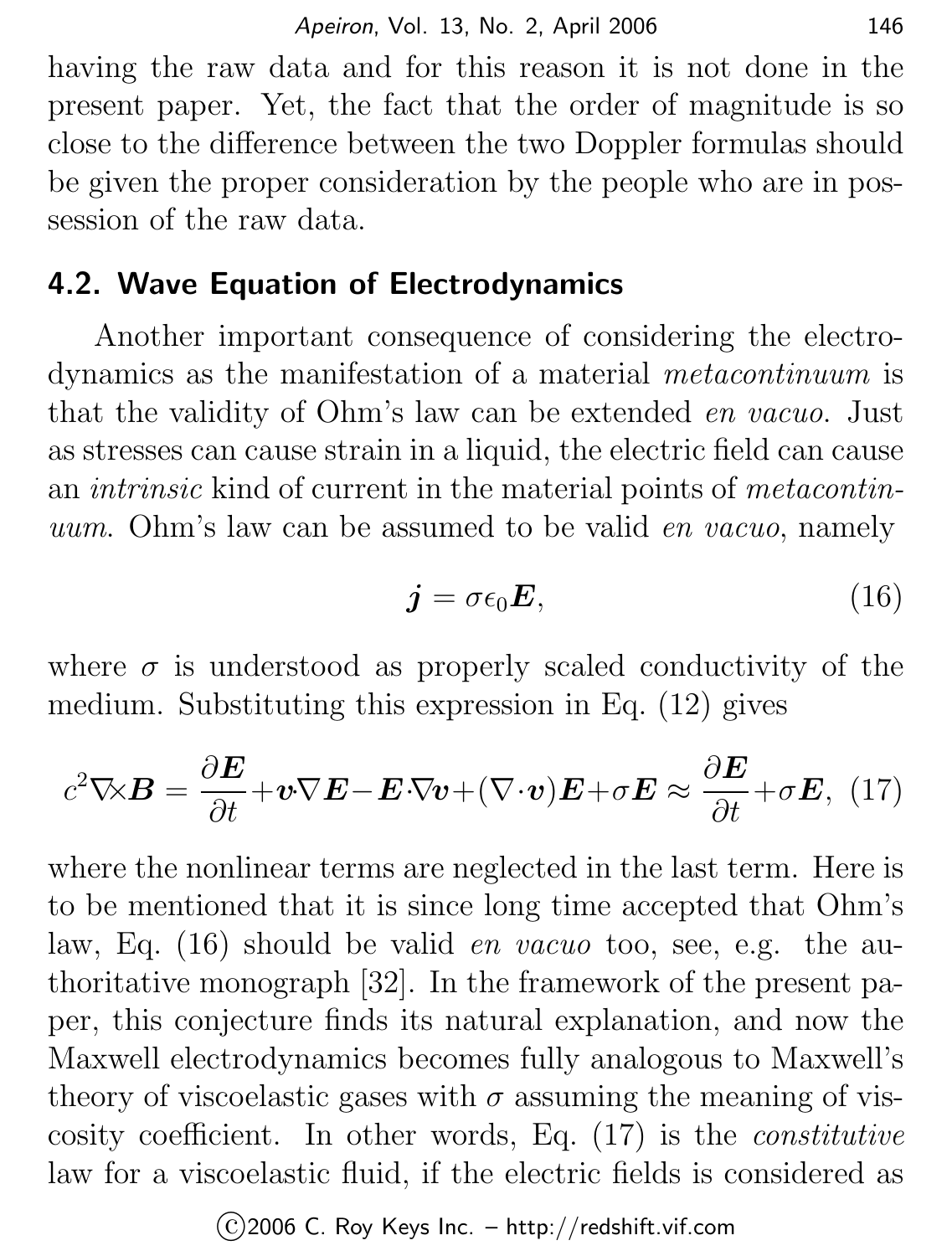the stress vector in the medium. It is quite straightforward to change if need be to a stress tensor description [33, part II] in order to make the analogy between the electrodynamics and the viscoelastic fluids clearer.

The coefficient of viscosity of *metacontinuum* is much smaller than the elasticity coefficient, This means that for fast oscillatory motions the medium behaves almost as an elastic body with very small energy lost due to small viscosity. In the other extreme, when slow quasi-stationary loading is considered, the time derivative vanishes and the rheological law Eq. (17) represents a liquid with very large viscosity  $c^2/\sigma$ . Summarizing the above statements, one can say that metacontinuum behaves like a jello.

If the nonlinear terms are neglected, one can eliminate the electric field between Eq. (11) and Eq. (17) to obtain the following wave equation for the magnetic field (after acknowledging the fact that  $\nabla \cdot \mathbf{B} = 0$ 

$$
\frac{\partial^2 \mathbf{B}}{\partial t^2} + \gamma \frac{\partial \mathbf{B}}{\partial t} = c^2 \Delta \mathbf{B},\tag{18}
$$

where  $\gamma = \sigma c^2$  has the meaning of attenuation coefficient. The wave equation, Eq. (18), contains attenuation term  $\gamma \partial_t \mathbf{B}$ . For  $\gamma$  small but finite, the attenuation term can have a profound impact on the propagation of the electromagnetic waves at long times or large distances. Note that  $\gamma$  cannot be estimated from the ubiquitous Ohm law for currents in matter because the notion of charge has to be first introduced in order to find the coefficient of proportionality.

One effect of attenuation will be that the distant stars appear dimmer than they would have appeared if  $\gamma = 0$ . Consequently,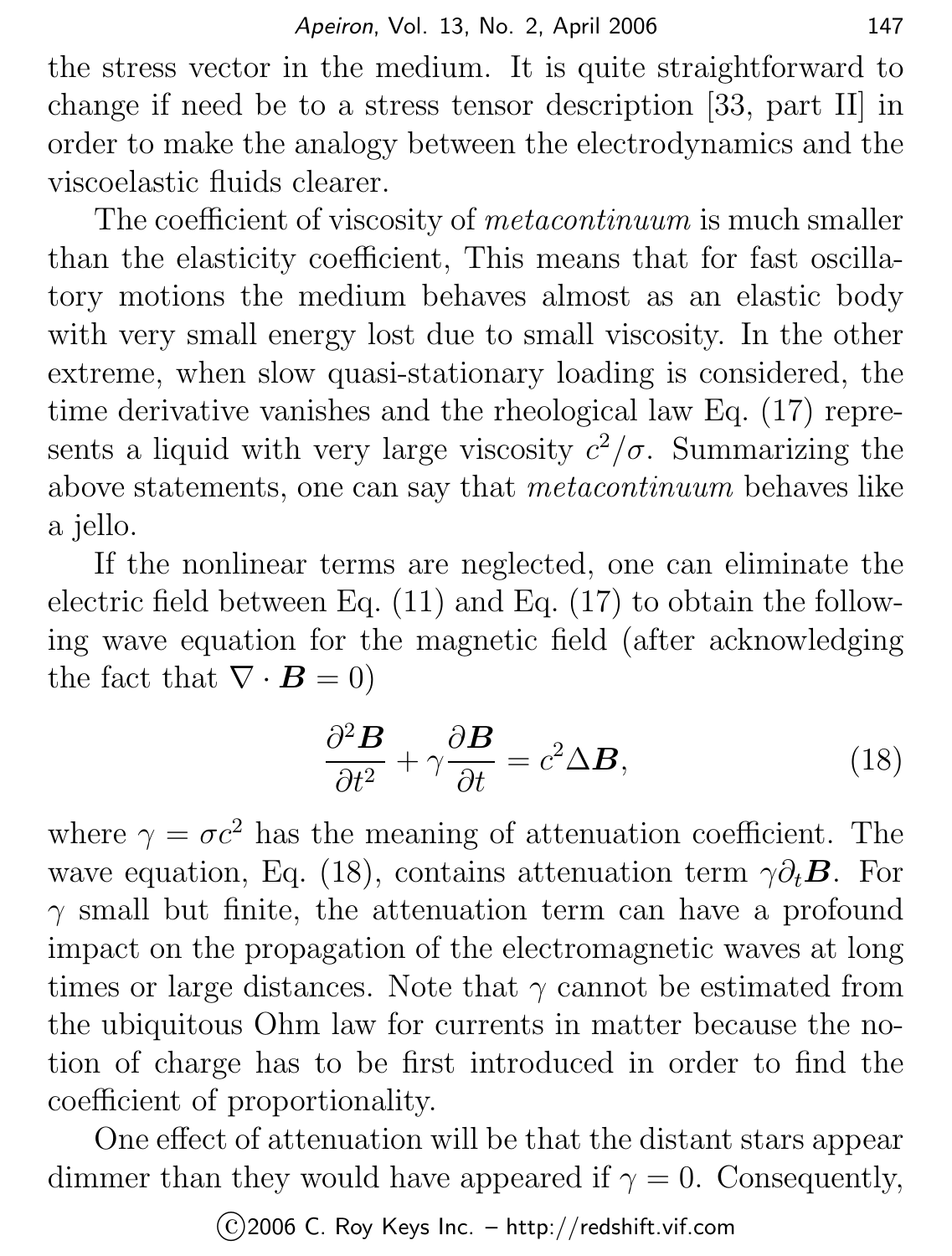the distances estimated on the base of luminosity would appear larger than they are in reality. As a result of the overestimated distances, the density (and the mass, for that matter) of the Universe would appear much smaller than the projected mass based on the orbital speeds of stars and the galaxies. A way out of this situation is to assume the presence of dark matter [34]. From the point of view of the present work, the discrepancy between the estimates for the mass of the Universe with and without attenuation can be used to evaluate the attenuation factor  $\gamma$ . The details are very elaborate and go beyond the scope of the present work, but there are no principal difficulties in doing this. The relationship between the actual distance, d, and the distance  $d^*$  as perceived under assumption that  $\gamma = 0$ , is as follows

$$
d^* = de^{\frac{\gamma d}{c}}.\tag{19}
$$

The number  $\bar{d} = \frac{c}{\gamma}$  $\frac{c}{\gamma}$  has the dimension of a distance. The value of  $\overline{d}$  must be very large because  $\gamma \ll 1$  and  $c \gg 1$ . When the actual distance  $d \approx \bar{d}$ , the perceived distance  $d^*$  will be approximately three times larger. This will make the apparent density of matter in a cube of length  $\bar{d}$  to appear  $e^3$  times smaller than its actual value. Using this relation one can estimate the order of magnitude of  $\bar{d}$  (or which is the same,  $\gamma$ .)

#### 4.3. Motion with respect to Background Radiation

Galileo stated the principle that velocity of material objects can only be relative. First Poincare and then Einstein attempted to extend the validity of this principle to electrodynamics. According to Poincare, no mechanical or electromagnetic experiment can discriminate between a state of uniform motion and a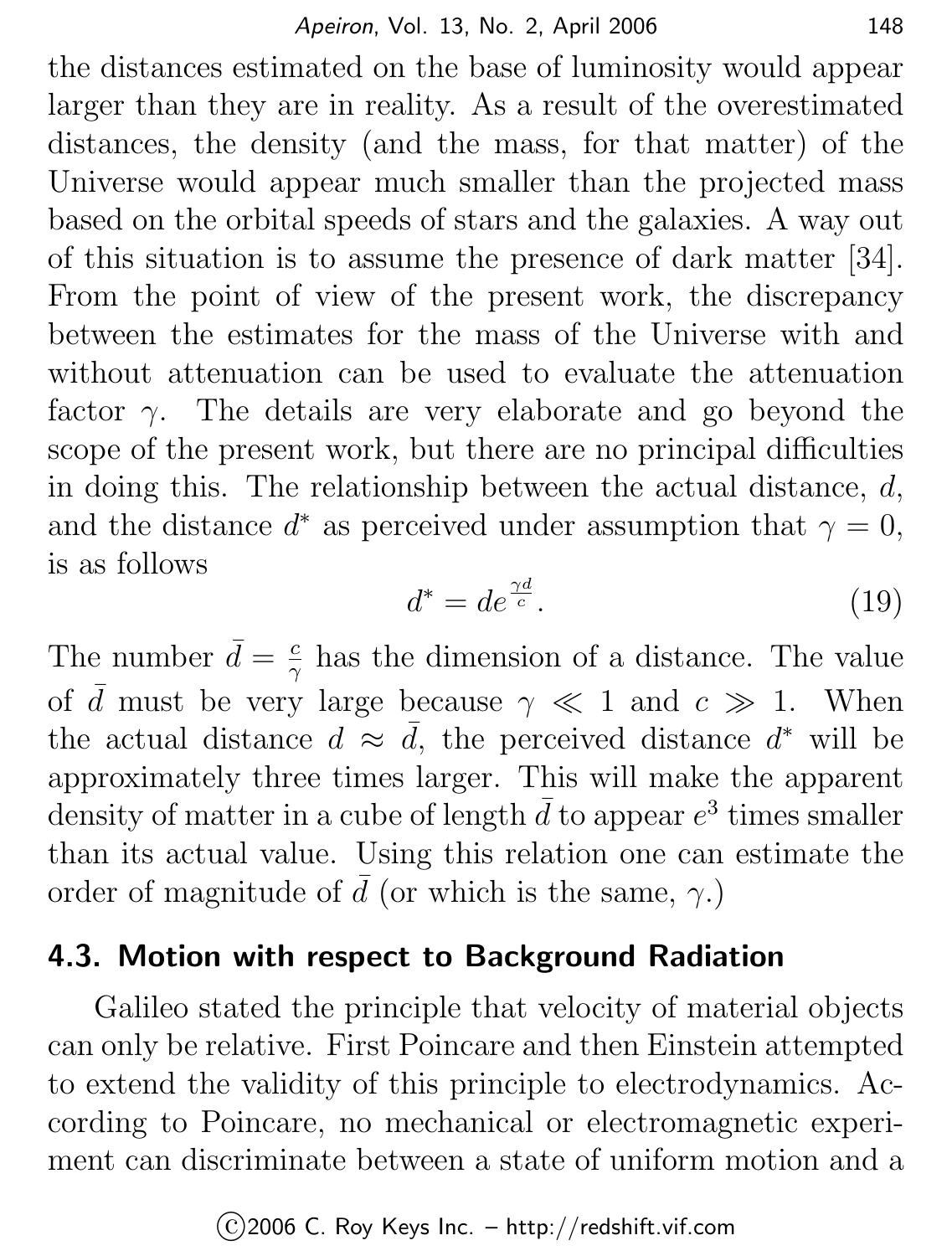state of rest. Although most of the physicists of the 20th and 21st Centuries are infatuated with this statement, it might not be true if a material medium exists in which the electromagnetic phenomena take place. In other words, there exist experiments that can tell if the laboratory frame is moving with respect to the absolute continuum.

As argued above, Maxwell electrodynamics was actually made partially material invariant when the Lorentz force was added, and with the final touches concerned with the displacement current presented here, it is fully material invariant. This means that there must be a way to discover if the laboratory frame is moving with respect to the absolute medium. And this is to examine the Doppler shift of the background microwave radiation. If there is a difference in the redshift of the Cosmic Background Microwave Radiation (CBMR) in different directions, then the local frame is moving with respect to the absolute continuum where the CBMR propagates.

The discovery that there is anisotropy of the Doppler shift of the frequency of the cosmic blackbody radiation was made as early as in 1976 in [35] and confirmed in 1977 in [36]. Since then it has been verified many times (see [37]). The anisotropy of the Doppler shift was clearly observed to follow cosine rule with axis pointed approximately towards constellation Leo. The velocity corresponding to this anisotropy placed at  $270 \pm 60 km/sec$  in [35], and at  $390 \pm 60 km/sec$  in [36]. In the viewpoint of the present paper, this must be the velocity of Earth with respect to the metacontinuum at rest. The authors used a quotation from Peebles to call this relative motion "new aether drift". It is symptomatic about the deep roots of the official dogma about "relativity" that the authors were forced to use Aesop's language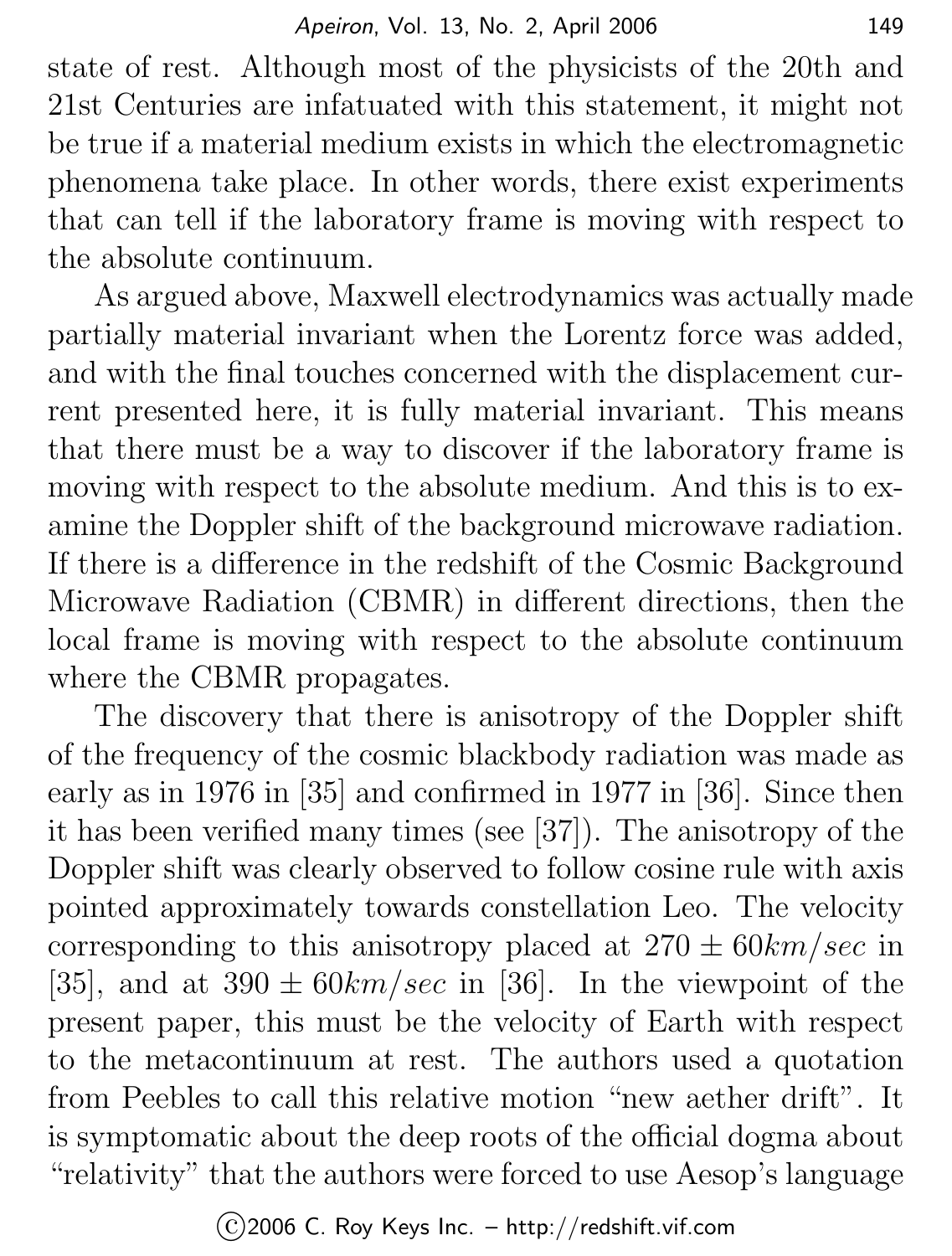instead of stating that these results clearly and unequivocally reject the principle of relativity as enshrined by Poincare and popularized by Einstein.

The proper conclusion of the cited works on the anisotropy of the background radiation is that there is a way to tell if the observer is in a moving frame or in a frame at rest.

It is easy to understand why Galileo's principle of relativity is correct for point particles and incorrect for fields, such as electromagnetic field. A particle (at least in Galilean-Newtonian physics) does not have structure, while a wave has spatial structure and the changes in this spatial structure, e.g. Doppler shift provides the necessary information about the underlying metacontinuum, including an information about the state of motion of the laboratory frame.

## 5. The Concept of a Wave-Particle

"Indeed, one of the most important of our fundamental assumptions must be that the ether not only occupies all space between molecules, atoms or electrons, but that it pervades all these particles. We shall add the hypothesis that, though the particles may move, the ether always remains at rest. We can reconcile ourselves with this, at first sight, somewhat startling idea, by thinking of the particles of matter as of some local modification in the state of the ether. These modifications may of course very well travel onward while the volume-elements of the medium in which they exist remain at rest." H. A. Lorentz [18]

In our opinion, the only way to reconcile the absolute me-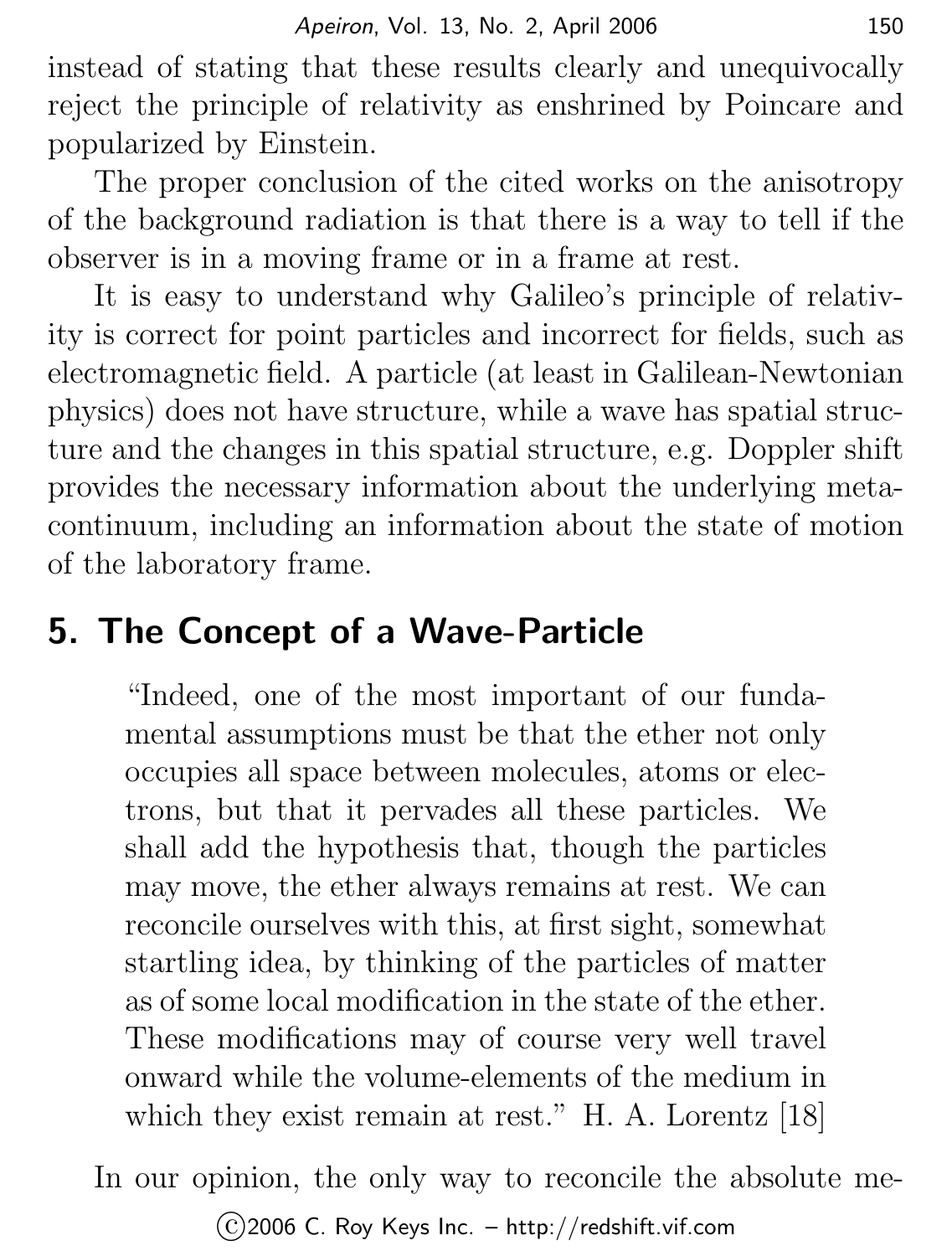dium (as testified by the absolute speed of propagation of shear waves) and the relative motion of so-called particles is to understand the latter as phase patterns. Since the very notion of a particle presumes a localization, we consider the localized deformation patterns of the metacontinuum to be the particles. It is currently well known that in many continuous systems localized waves behave as particles. These wave-particles are called solitons. Soliton research has been the most rapidly growing scientific field in the last couple of decades. We refer the reader to the excellent review [38] and the extensive monographs on the subject, e.g. [39]. The soliton presents an example of a moving "modification of the state" of the absolute continuum. Solitons can propagate while the material points of the metacontinuum remain in the vicinity of their original positions. Solitons can interact with each other upon their collisions and regain the original form when they separate enough after the collision is over. The quasi-particle behavior of solitons is now very well studied and documented.

If we now call the localized waves "particles", then the medium in which they are propagating will appear as something beyond the mere mechanics of the particle. For this reason we use the coinage metacontinuum to designate the absolute medium which is the carrier of all kind of waves and wave-particles alike.

#### 5.1. Localized Vortex Patterns in Metacontinuum

It is well known that the model of inviscid liquids admits potential vortex solutions. The vortex flow is irrotational except for the central point where a singularity is observed. In fact when no interaction with the boundaries is presumed, the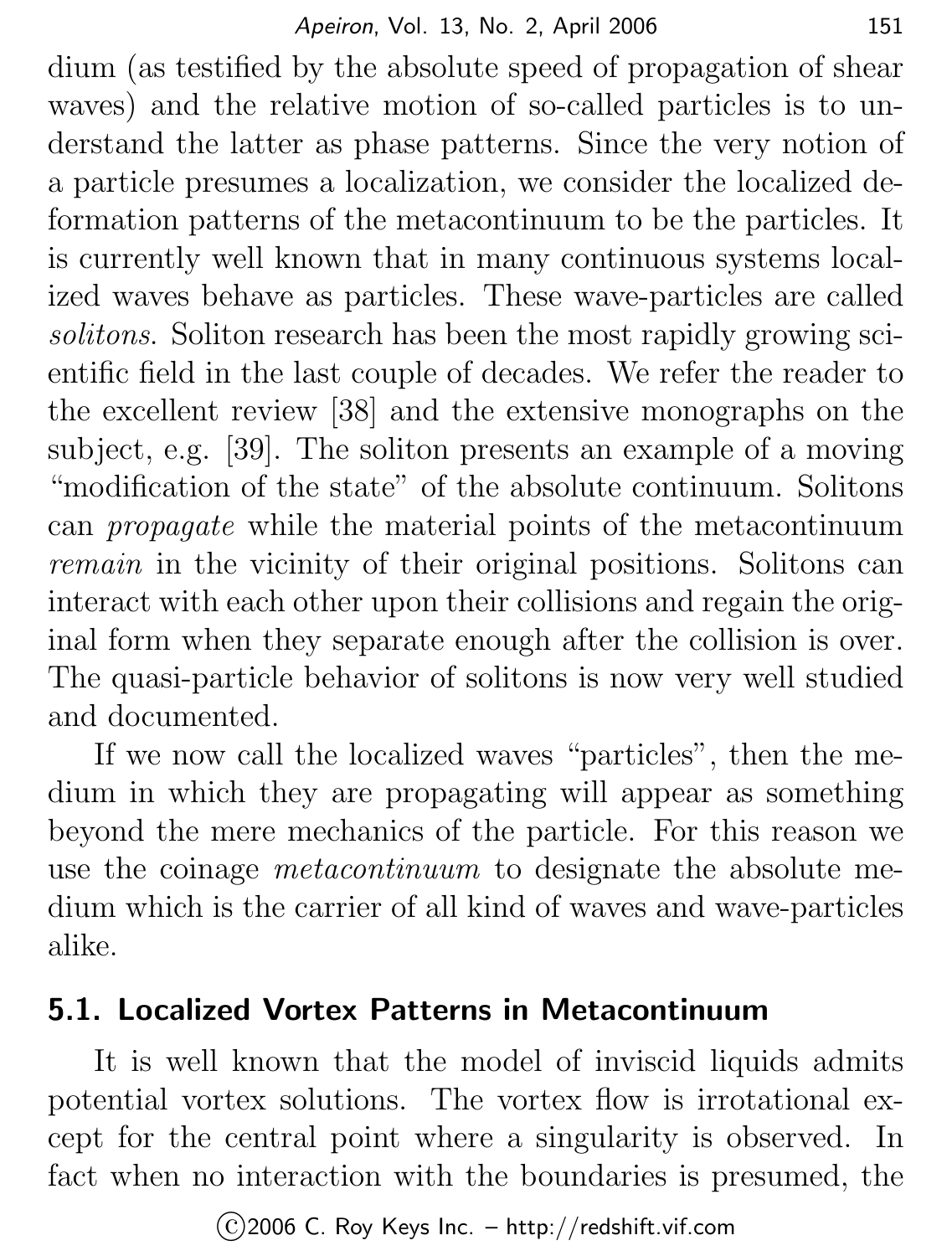potential solutions exist even for the Navier-Stokes equations of viscous liquids. The singularity cannot be removed in the model of Newtonian liquids. Yet, point-vortex flow [40] is one of the theoretically best studied solutions of classical hydrodynamics. Lord Kelvin extended the idea of vortex structures to the alleged aether in an attempt to explain atoms. Our point of view is that the vortices of the metacontinuum cannot account for all observable phenomena associated with material particles. As shown in [41] and [33, Part II], a fourth dimension is needed in order to explain Schrödinger's wave mechanics. At the same time, the vortex is a perfect model of what is known as "electric charge" because it possesses a topological charge (circulation).

To elucidate this concept we begin with the stationary case in 2D when Eq. (18) reduces to a single scalar Laplace equation for the third component of the magnetic field, say  $\psi = \mathbf{B}_z$ , namely

$$
\Delta \psi = 0.
$$

In the case of polar symmetry  $\psi = F(r)$ , where  $r = \sqrt{x^2 + y^2}$ , and then  $F(r) = \ln(r)$ . For the velocity components, we have the following expressions

$$
v_x = \frac{y}{r^2}, \quad v_y = -\frac{x}{r^2}.
$$
 (20)

The vector field generated by Eq.  $(20)$  is shown in Fig.  $1(a)$ . This is the well known potential vortex in 2D fluid dynamics. (see, e.g., [32, Ch.IX]). The topological charge of the vortex solution is defined as the integral over a closed curve C

$$
\Gamma = \oint_C \mathbf{v} \mathrm{d}\mathbf{s} = \oint_C [u_x dx + u_y dy],
$$
  
(c) 2006 C. Roy Keys Inc. – http://redshift.vif.com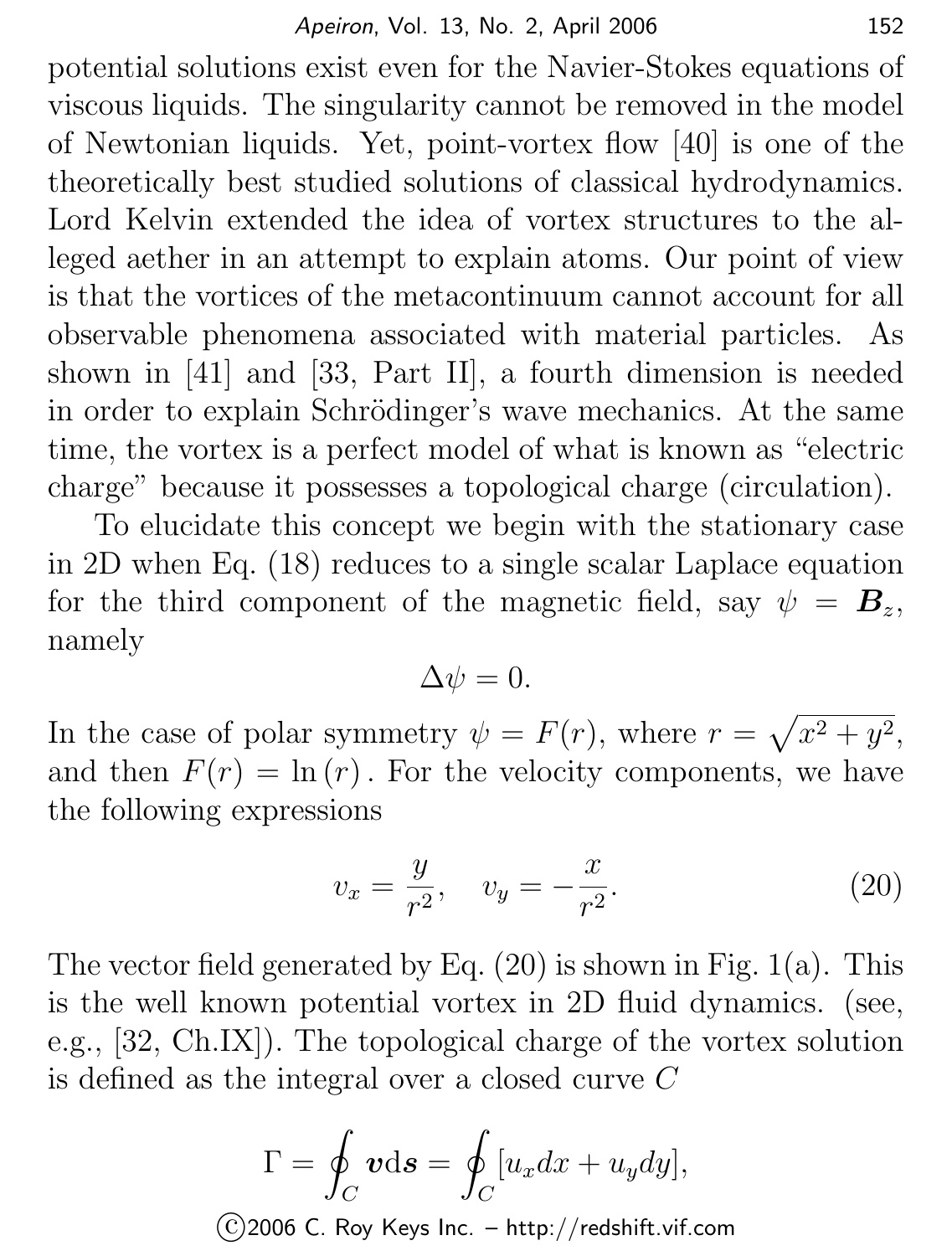where  $ds$  is the elementary arc length along the curve  $C$  and the quantity  $\Gamma$  is the circulation. If we consider now the vortex of the metacontinuum as the electric charge, then the quantitative value of its *charge* is given by the circulation  $\Gamma$  (the topological charge). Thompson's theorem (see [40, 32]) asserts that in an inviscid liquid the circulation is conserved, i.e.,  $\Gamma = const$ , which gives in our model the conservation of charge.

Some deviation from Thompson's theorem is expected because of the additional acceleration in the Maxwell rheological law. However, the stationary propagating vortices should not be affected by it.

### 5.2. Effect of Rectilinear Motion on Localized Phase Patterns: Lorentz Contraction

The soliton-like vortex solution from the previous subsection is a kind of torsional dislocation. The material points of the metacontinuum may move continuously like in the above considered vortex, while the phase pattern is completely at rest. If we consider now the patterns to be the particles, then we must realize that the laws of motion for the center of a localized pattern will appear on macro scale as the laws of motion for a point-particle.

Should the above described "dislocation" be allowed to move, it would not "plow" through the material points of the continuum. Instead, it would propagate as a phase pattern, in much the same way a wave propagates over the water surface. The concept that the charge is a phase pattern removes the most substantial objection against the elastic model of the electromagnetic field, namely, that it is too dense for the particles and charges to move through. Also, no "ether wind" is supposed to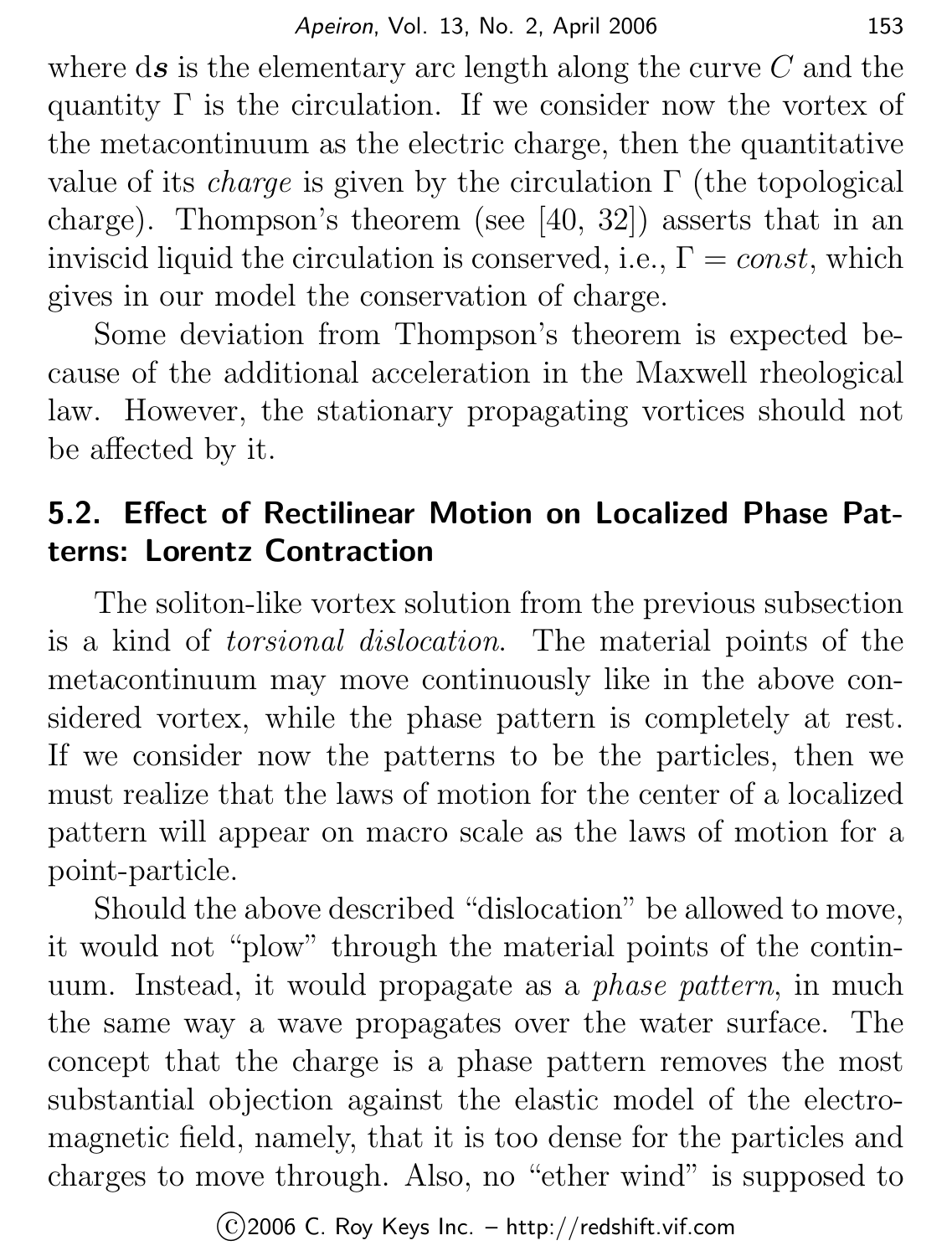trail a propagating dislocation. Such a dislocation does not introduce a further disturbance in the metacontinuum apart from the velocity field of the pattern itself.

Consider now a solution for  $v$  which is almost stationary (slowly evolving) in a moving frame. Consider for definiteness the frame moving in the y-direction with phase speed  $c_y$ . Introducing a local spatial variable  $\eta = y - c_y t$  and neglecting the local time derivatives in the moving frame, one gets

$$
\frac{\partial \psi}{\partial t} = -c_y \frac{\partial \psi}{\partial \eta}, \quad \frac{\partial^2 \psi}{\partial t^2} = c_y^2 \frac{\partial^2 \psi}{\partial \eta^2}.
$$
 (21)

and the Laplace equation  $\Delta \psi = 0$  recasts to

$$
\frac{\partial^2 \psi}{\partial x^2} + (1 - c_y^2) \frac{\partial^2 \psi}{\partial \eta^2} = 0, \quad \Rightarrow \quad \frac{1}{z} \frac{\partial}{\partial z} \left( z \frac{\partial \psi}{\partial z} \right) = 0, \tag{22}
$$

where  $z \equiv \sqrt{x^2 + \eta^2 (1 - c_y^2)^{-1}}$ . The solution of Eq. (22) is once again  $\psi = \ln z$ .

The isolines of  $\psi$  are now ellipses that appear contracted in the direction of motion by the Lorentz factor as shown in Fig.  $1(b)$ .

Comparison of the two panels of Fig. 1 hints at an analogy between the contraction of the localized wave to the Doppler shortening of harmonic waves ahead of a moving source. Considering the localized wave as a quasi-particle (wave-particle) we conclude that Lorentz Contraction is the Doppler Effect for Wave-Particles.

In closing this section, we stress the point that the Galilean invariance of motion inside the metacontinuum reflects its absolute nature, but it does not precludes the wave-particles from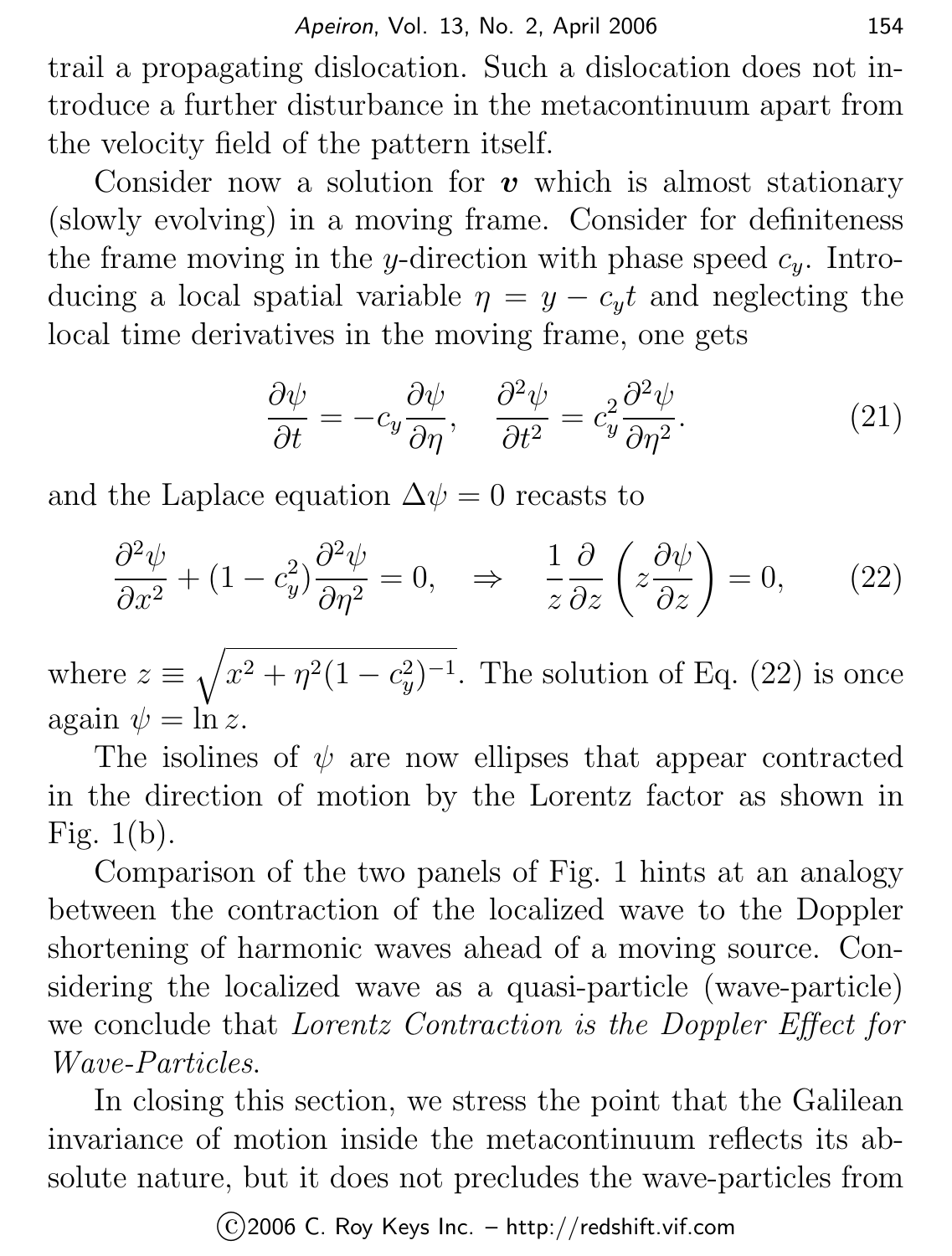

Figure 1. Localized torsional dislocation in two dimensions for two different phase velocities of propagation. Left panel:  $c_x = 0, c_y = 0$ . Right panel:  $c_x = 0, c_y = 0.8$ 

behaving in a more relativistic fashion because they are *phase* patterns, or "quasi-particles". This could be the resolution of long the standing paradox pointed out by Einstein [42, p.21] that one cannot rationally reconcile the absolute speed of light with the apparent relativity of rectilinear motion.

Clearly, the wave-particles are subject to Lorentz contraction, and so are the interparticle forces as a result of the Doppler effect of the waves which are transmitting the long-range interactions. This means that a body of charged wave-particles held together by the internal stresses of the metacontinuum (electromagnetic forces) would become shorter in the direction of motion (better said: "direction of propagation"). This means that the Doppler effect and the Lorentz contraction will cancel each other in any interferometry experiment using a split beam and closed light path. If one assumes the presence of an absolute contin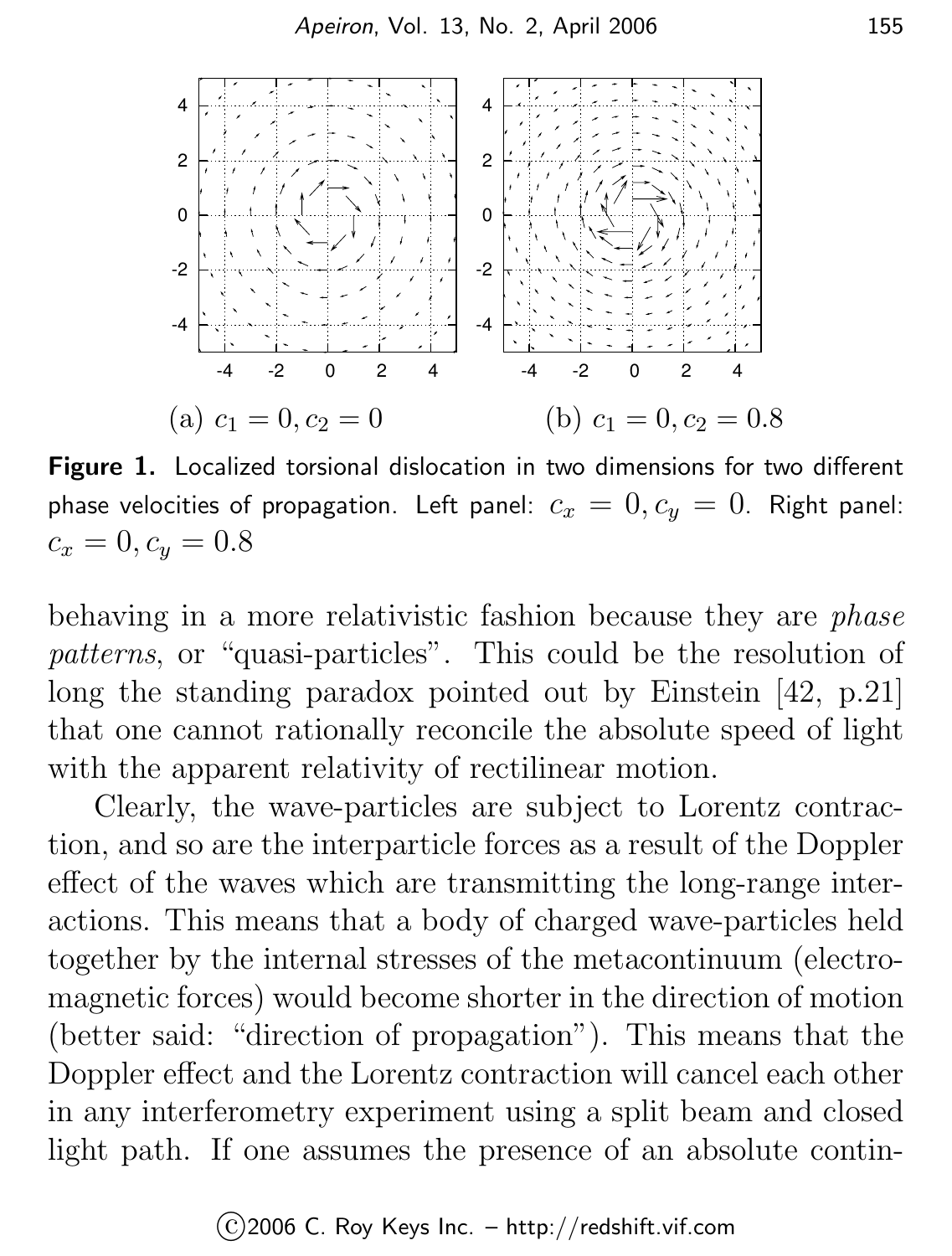uum, then the only strict result from the Michelson and Morley experiment must be the nil effect. In other words, the nil effect of the Michelson and Morley experiment can be considered as a strong indication of the existence of an absolute continuum for which the point particles are in fact a coarse-grain description of localized waves.

The above statement is about an idealized version of the Michelson experiment in vacuum and without acknowledging Earth's rotation in the sense that not finding an effect corresponding to  $30km/sec$  (or higher) is considered in first approximation as nil effect and supports the assumption of an absolute continuum whose particles (solitons) are contracted in the same fashion as the wave length of a harmonic wave. A most interesting discussion can be found in [22, 23] where the data of Michelson, Morley and Miller is thoroughly reexamined and the slight deviations from the nil effect are ingeniously interpreted to be connected with the speed with respect to the absolute continuum. As a result the speed of Earth with respect to the absolute medium is placed at  $420 \pm 30 km/sec$  which is in very good quantitative agreement with the CBMR analysis. The small difference are attributed in [22, 23] to gravitation effects which is fully compatible with the theory of *metacontinuum* presented here. It is only natural that gravitation can have effect on the speed of light in the *metacontinuum*.

# 6. Conclusions

In the present paper, it is argued that the partial time derivative of the electric field representing Maxwell's displacement current can be replaced by a material invariant time derivative in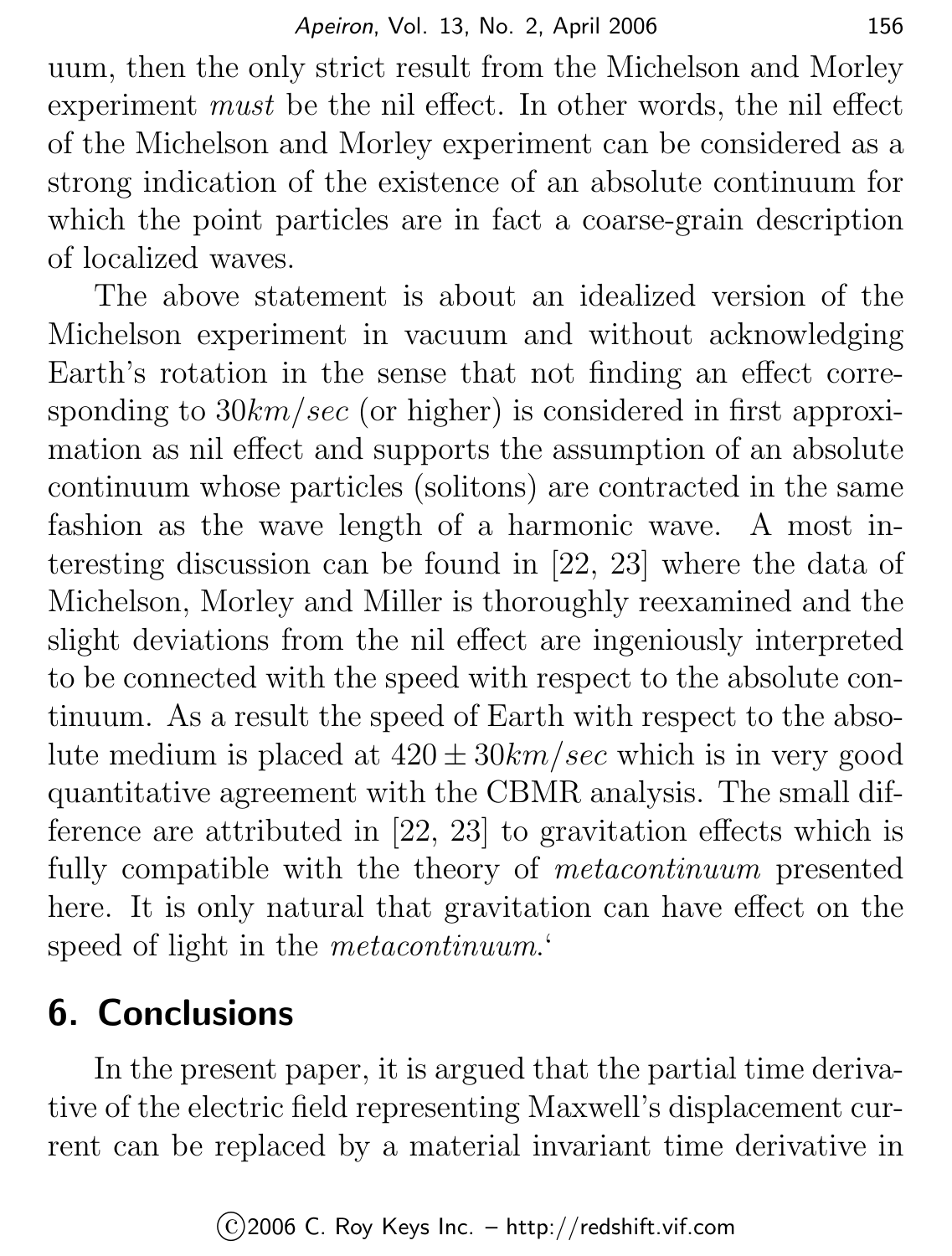the same vein as in Oldroyd's [10] reformulation of the constitutive relations for viscoelastic liquids. It is shown that together with the Lorentz force in Faraday's law, the new formulation is material invariant. From this invariant formulation, the continuity equation for the conservation of electric charge is shown to be also invariant.

The material invariance of electrodynamics suggests that there is a material medium (called here the metacontinuum in which electromagnetic processes take place. The rheology of the medium is that of a viscoelastic liquid with the displacement current representing the elastic part of the constitutive relation, and Ohm's law representing the viscous part. The material invariance of the model requires that the characteristic speed of propagation of small disturbances (speed of light) is constant which does not depend the velocity of the moving frame, i.e., there is no need to impose the absolutivity of the speed of light as an additional principle. It is an innate feature of material invariant electrodynamics.

The most important consequence of the material invariance of the electrodynamics is that a principle of relativity holds in the sense that the electromagnetic processes will appear in the same form to two different observers in two different inertial frames without the need of transforming the time variable. However, the Poincare formulation of the principle of relativity does not hold because there exists a way to identify the rectilinear motion of the moving frame.

It is proposed to consider the charges as localized waves (solitons) of the field which explains why the absolute continuum is not entrained by the moving particles; they are propagating phase patterns.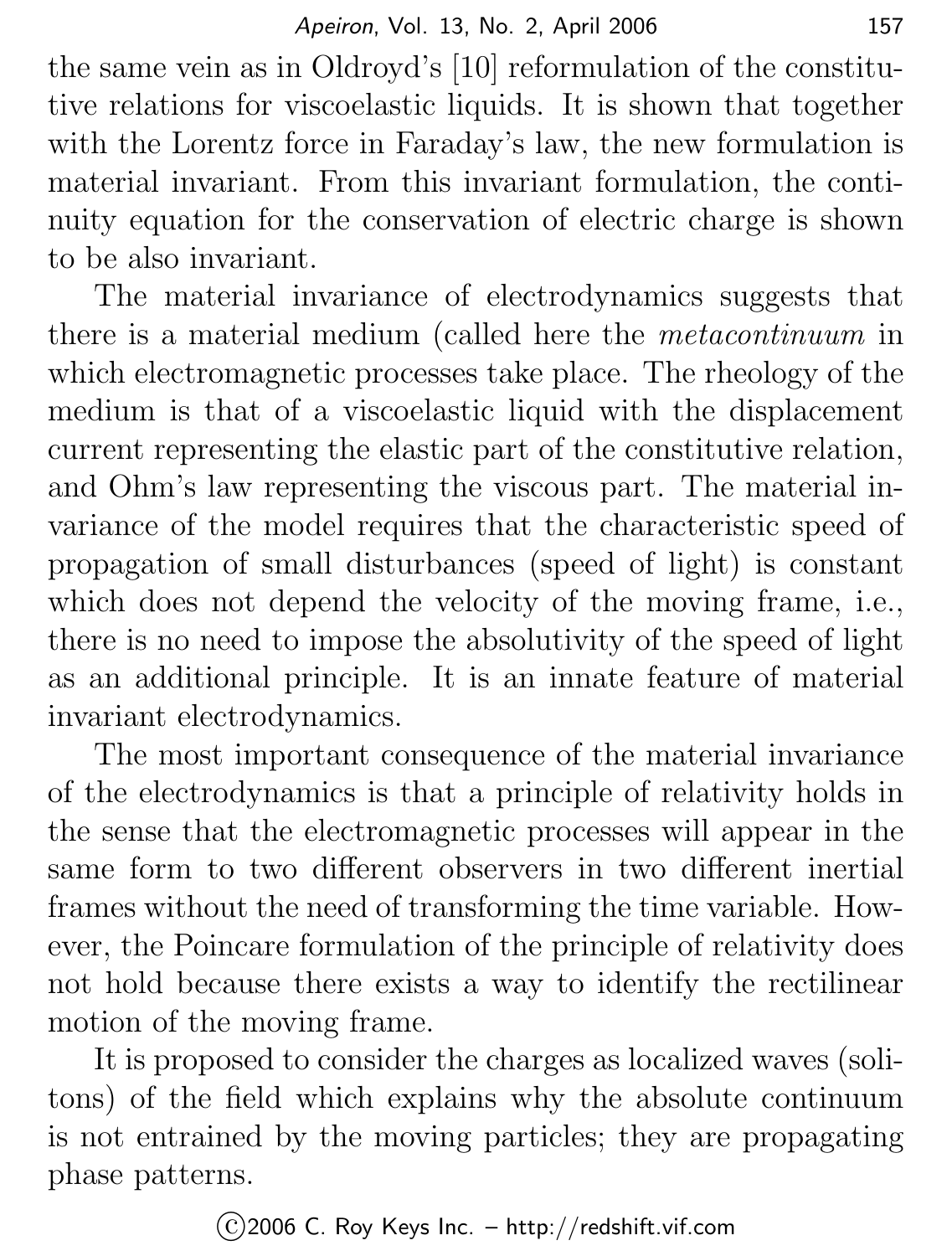As a result, a consistent picture of electrodynamics emerges that is based on the absolutivity of the material field which is the carrier of the electromagnetic interactions and on the relativity of the motion of the centers of the wave-particles when considered as point particles.

## Acknowledgments

The author wishes to acknowledge numerous helpful discussions with Dr. P. M. Jordan.

#### **References**

- [1] A. Einstein. Sidelights on Relativity. Dover, New York, 1983.
- [2] E. Whittaker. A History of the Theories of Aether & Electricity vol. 1. Dover, New York, 1989.
- [3] J. C. Maxwell. A dynamical theory of the electromagnetic field. Phil. Trans. Roy. Soc. London, 155:469–512., 1865.
- [4] J. C. Maxwell. On the dynamical theory of gases. *Phil. Trans.* Roy. Soc. London, 157:49–88, 1867.
- [5] P. M. Jordan and A. Puri. Revisiting Stokes first problem for Maxwell fluids. *Quart. Jl. Mech. Appl. Math.*,  $58(2):213-227$ . 2005.
- [6] C. I. Christov. On the analogy between the Maxwell electromagnetic field and the elastic continuum. Annuaire de L'Universite de Sofia, 95:109–121, 2001.
- [7] C. I. Christov. Dynamics of patterns on elastic hypersurfaces. Part I. Shear waves in the middle surface; Part II. Wave mechanics of flexural quasi-particles. In AIP Conference Proceedings 755, pages 46–52,53–60, Washington D.C., 2005.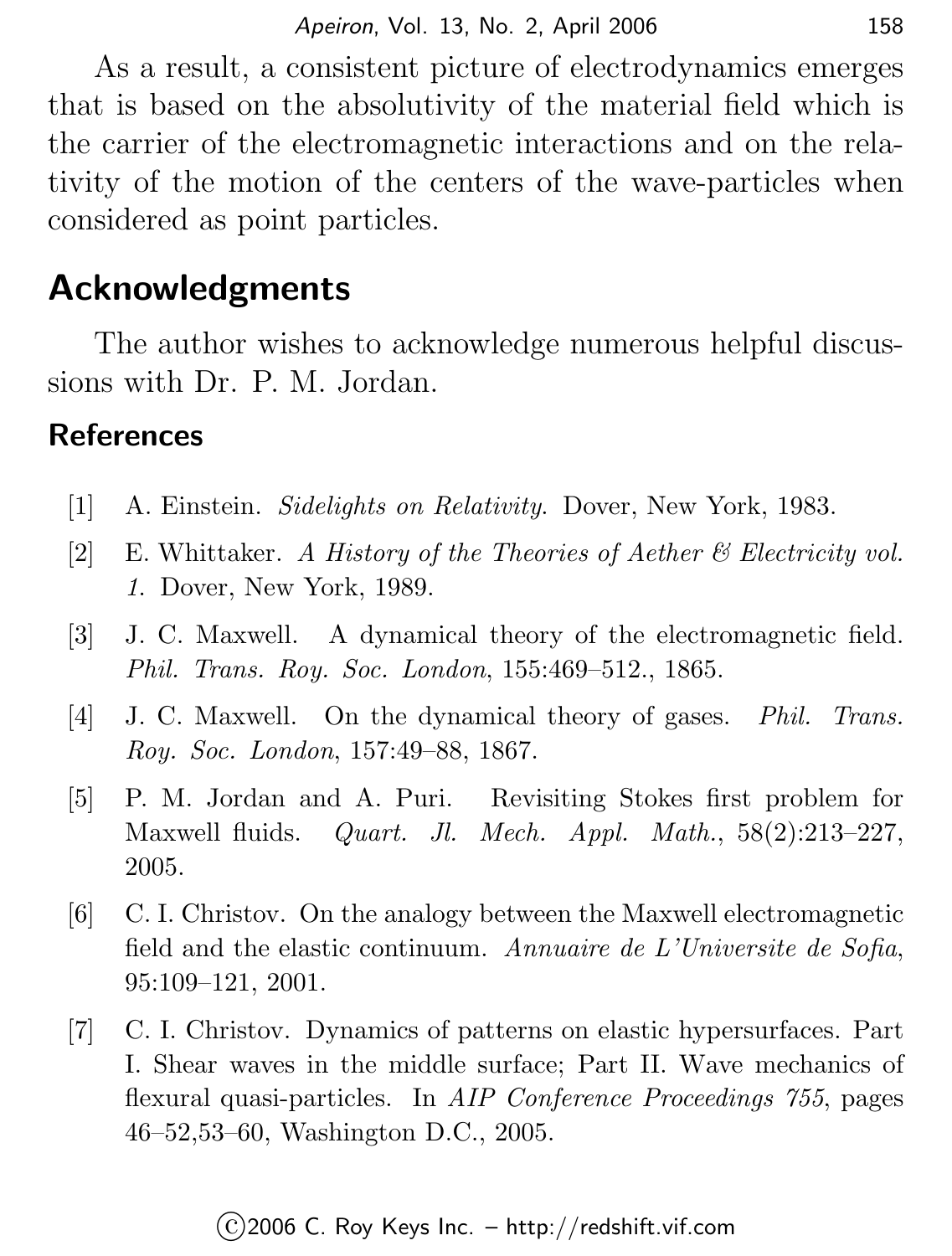- [8] J. D. Jackson. Classical electrodynamics. Wiley, New York, 1975. 2nd ed.
- [9] D. J. Griffiths. Introduction to Electrodynamics. Prentice Hall, Englewood Cliffs, N.J, 1981. 2nd Edition.
- [10] J. G. Oldroyd. On the formulation of rheological equations of state. Proc. Roy. Soc., 200:523–541, 1949.
- [11] D. van Dantzig. The fundamental equations of electromagnetism, independent of metrical geometry. Proc. Cambridge Phil. Soc., 30:421–427, 1934.
- [12] L. D. Landau and M.E. Lifschitz. The Classical Theory of Fields. Reed Educational and Professional Publishing, New York, 4 edition, 2000.
- [13] E. M. Purcell. Electricity and Magnetism. McGraw-Hill, New York, 1965.
- [14] E. J. Pots. Formal Structure of Electromagnetics. General Covariance and Electromagnetics. Dover, Mineola, 1997.
- [15] H. Hertz. Electric Waves. MacMillan, London, 1900.
- [16] T. E. Phipps, Jr. Heretical Verities: Mathematical Themes in Physical Description. Classic Non-Fiction Library, Urbana, Il, 1986.
- [17] W. H. Cantrell. Commentary on Maxwell's equations and special relativity theory. Infinite Energy, 7(38):12–18, 2001.
- [18] H. A. Lorentz. The Theory of Ellectrons and its applications to the phenomena of light and radiant heat. Dover, 1952. 2nd Edition.
- [19] C. I. Christov and P. M. Jordan. Heat conduction paradox involving second sound propagation in moving media. Phys. Rev. Lett., 94:154301, 2005.
- [20] M. LeBellac and J.-M. Lévy-Leblond. Galilean electromagnetism. Il Nuovo Cimento, 14B(2):217–233, 1973.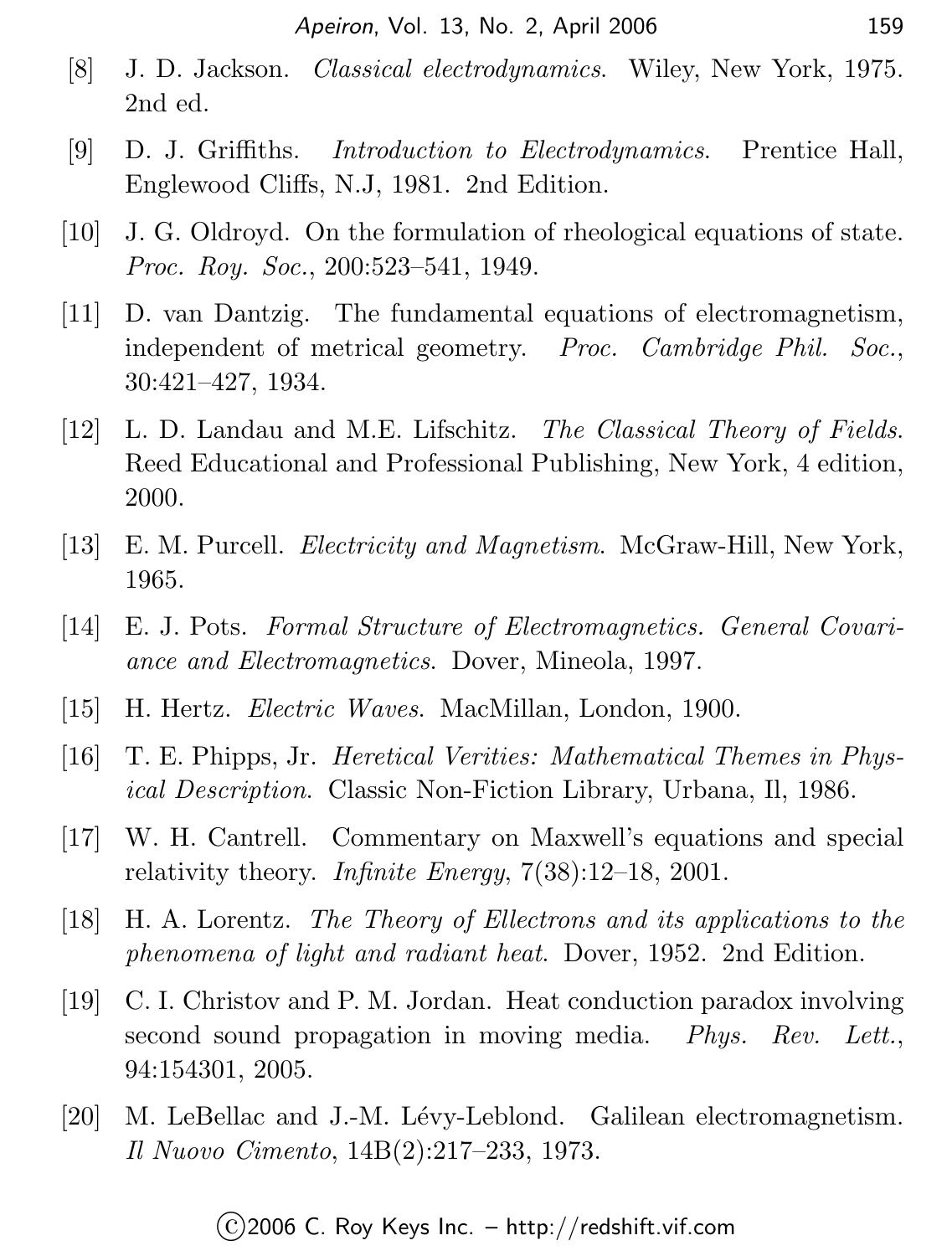- [21] G. Rosseaux. Lorenz or Coulomb in Galilean electromagnetism. Europhysics Letters, 71:15–20, 2005.
- [22] R. T. Cahil. The Michelson and Morley 1887 experiment and the discovery of absolute motion. Progress in Physics, 3:25–29, 2005.
- [23] R. T. Cahil. Absolute motion and gravitational effects. Apeiron, 11:53–111, 2005.
- [24] J. Dunning-Davies. A re-examination of Maxwell's electromagnetic equations. Progress in Physics, 3:48–50, 2005.
- [25] E. Schrödinger. Space-Time Stucture. Cambridge Univeristy Press, 1950.
- [26] D. Lovelock and H. Rund. Tensors, Differential Forms, and Variational Principles. Dover, New York, 1989.
- [27] J.-L. Triffeault. Covariant time derivative for dynamical systems. J. Phys. A: Math. Gen., 34:5875–5885, 2001.
- [28] R. B. Bird, R. C. Armstrong, and O. Hassager. Dynamics of Polymeric Liquids. Vol 1. Fluid Mechanics. John Wiley & Sons, New York, 1987.
- [29] T. P. Gill. *The Doppler Effect*. Logos Press, 1965.
- [30] J. D. Anderson, P. A. Laing, E. L. Lau, A. S. Liu, M. M. Nieto, and S. G. Turyshev. Study of the anomalous acceleration of Pioneer 10 and 11. Phys. Rev. D, 65:082004, 2002.
- [31] C. Renshaw. Explanation of the anomalous doppler observations in pioneer 10 and 11. In Aerospace Conference, 1999. Proceedings IEEE, volume 2, pages 59–63, 1999. Digital Object Identifier 10.1109/AERO.1999.793143.
- [32] G. Joos. *Theoretical Physics*. Dover, New York, 1986. Sec. Ed.
- [33] C. I. Christov. Dynamics of patterns on elastic hypersurfaces. Part I. Shear waves in the middle surface; Part II. Wave mechanics of